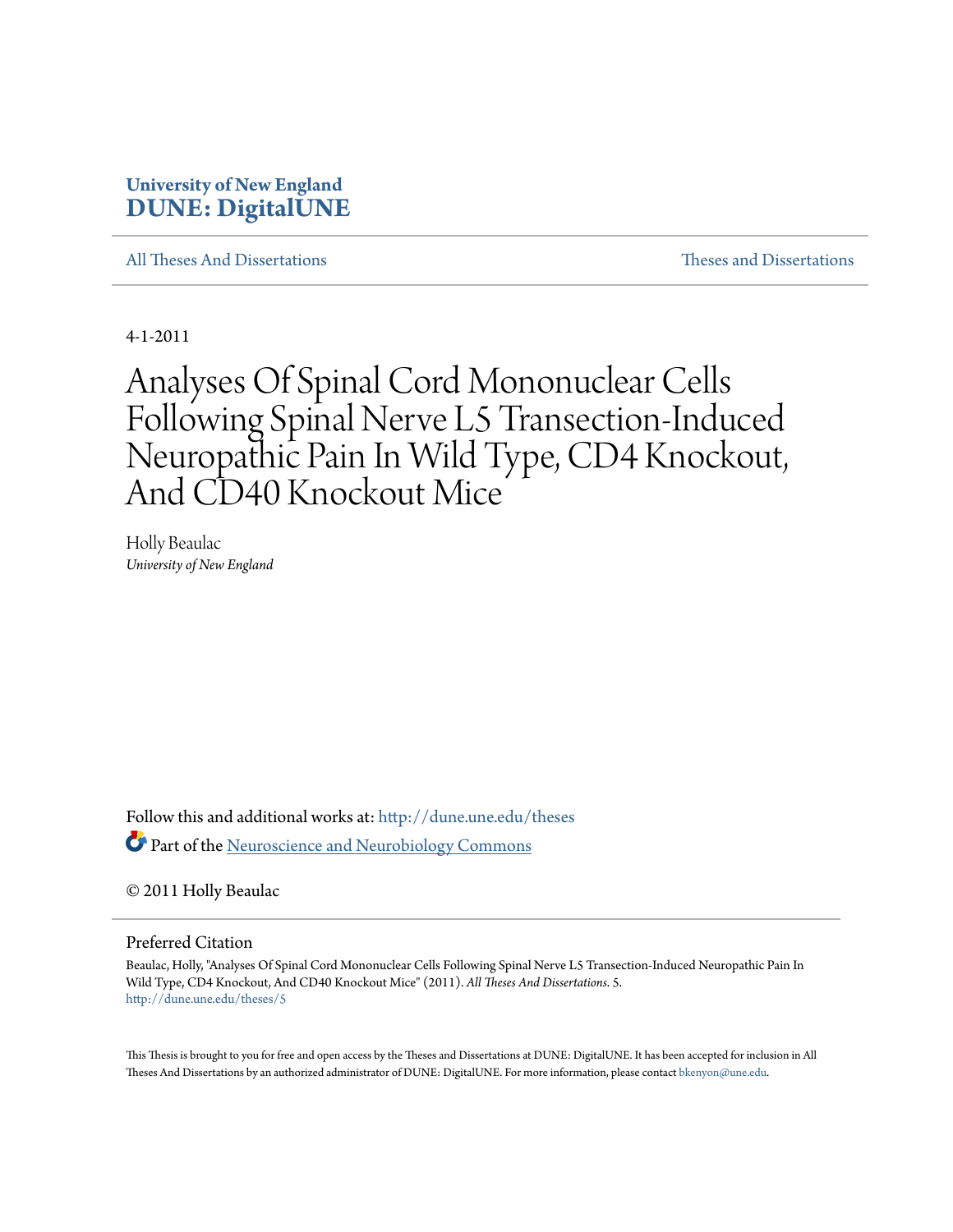# Analyses of Spinal Cord Mononuclear Cells Following Spinal Nerve L5 Transection-Induced Neuropathic Pain in Wild Type, CD4 Knockout, and CD40 Knockout Mice

An Honors Thesis Presented to The Faculty of the Department of Psychology University of New England

> in partial fulfillment of the requirements for the Degree of Bachelor of Science with Honors in Neuroscience

> > by

Holly Beaulac Undergraduate Honors Neuroscience Student University of New England Biddeford, Maine May 13, 2011

Thesis Examining Committee:

- Dr. Ling Cao, M.D., Ph.D. (Department of Microbiology, College of Osteopathic Medicine, University of New England)
- Dr. Geoff Ganter, Ph.D. (Department of Biology, College of Arts and Sciences, University of New England)
- Dr. Lei Lei, Ph.D. (Department of Biology, College of Arts and Sciences, University of New England)
- Dr. Joseph Simard, Ph.D. (Department of Chemistry, College of Arts and Sciences, University of New England)
- Dr. Glenn Stevenson, Ph.D. (Department of Psychology, College of Arts and Sciences, University of New England)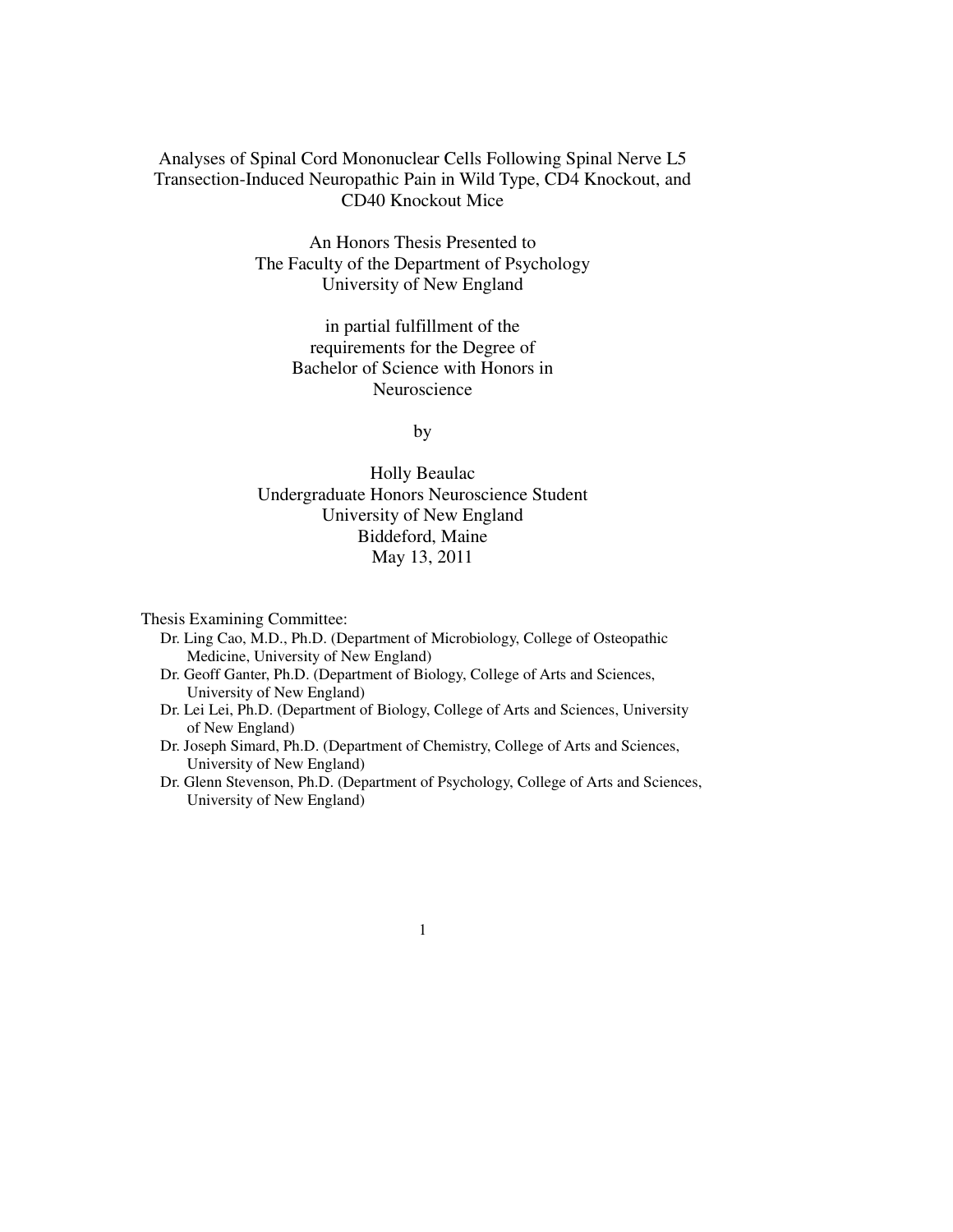# **Table of Contents**

| I. Abstract                                                          | 3  |
|----------------------------------------------------------------------|----|
| <b>II.</b> Introduction                                              | 4  |
| 1. Neuropathic Pain                                                  | 5  |
| 2. Microglia                                                         | 6  |
| 3. CD40 and Neuropathic Pain                                         | 8  |
| 4. CD4 <sup>+</sup> T Cells and Neuropathic Pain                     | 9  |
| 5. CD40-CD154 Interaction                                            | 10 |
| 6. Murine Models of Neuropathic Pain                                 | 11 |
| <b>III. Hypothesis and Specific Aims</b>                             | 12 |
| <b>IV. Methods</b>                                                   | 13 |
| 1. Experimental Design                                               | 13 |
| 2. Animals                                                           | 14 |
| 3. Spinal Nerve L5 Transection                                       | 15 |
| 4. Lumbar Spinal Cord Mononuclear Cell Preparation                   | 16 |
| 5. Flow Cytometry                                                    | 17 |
| 6. Statistical Analysis                                              | 19 |
| V. Results                                                           | 20 |
| Total Numbers of Microglia in the Lumbar Spinal Cord Post-L5Tx<br>1. | 20 |
| Total Numbers of Infiltrating Leukocytes in the Lumbar Spinal<br>2.  | 26 |
| Cord Post-L5Tx                                                       |    |
| <b>VI. Discussion</b>                                                | 30 |
| <b>VII. Acknowledgments</b>                                          | 34 |
| <b>VIII. References</b>                                              | 35 |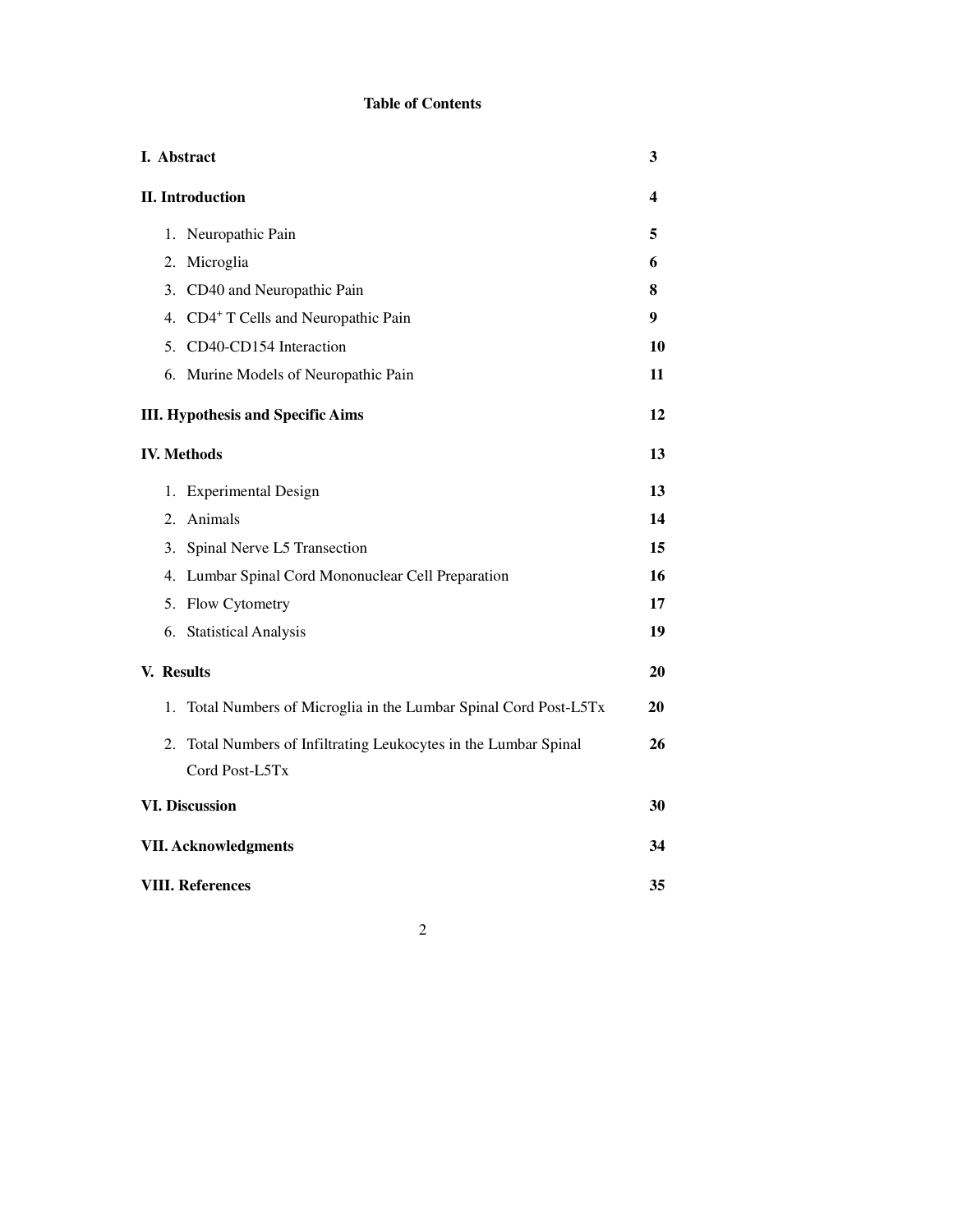# **I. ABSTRACT**

 CD4<sup>+</sup> T cells and CD40, highly expressed in activated microglia, along with microglia themselves have been demonstrated to contribute to mechanical hypersensitivity in a murine model of neuropathic pain, spinal nerve L5 transection (L5Tx). This study investigated whether CD4 and CD40 mediate their effects by affecting spinal cord microglial responses and/or leukocyte infiltration into the spinal cord. L5Tx was performed on wild type (WT), CD4 knockout (KO), and CD40 KO mice. Mononuclear cells from the lumbar spinal cord were collected and the total number of microglia ( $CD45^{\circ}CD11b^{+}$ ) and infiltrating leukocytes ( $CD45^{\circ}$ hi) were analyzed in a time course study via flow cytometry. In WT mice, L5Tx significantly increased the total number of microglial cells in the ipsilateral side of the lumbar spinal cord at day 3 and day 7 post-surgery. Similar changes in microglial numbers were observed in CD4 KO mice at day 7 post-L5Tx but not in CD40 KO mice. Post-L5Tx, WT mice displayed elevated numbers of infiltrating leukocytes in the ipsilateral side of the lumbar spinal cord. Only minimal increases in infiltrating leukocytes were found in CD4 KO and CD40 KO mice. The current data suggest CD40 may have greater involvement than CD4 in peripheral nerve injury-induced neuropathic pain.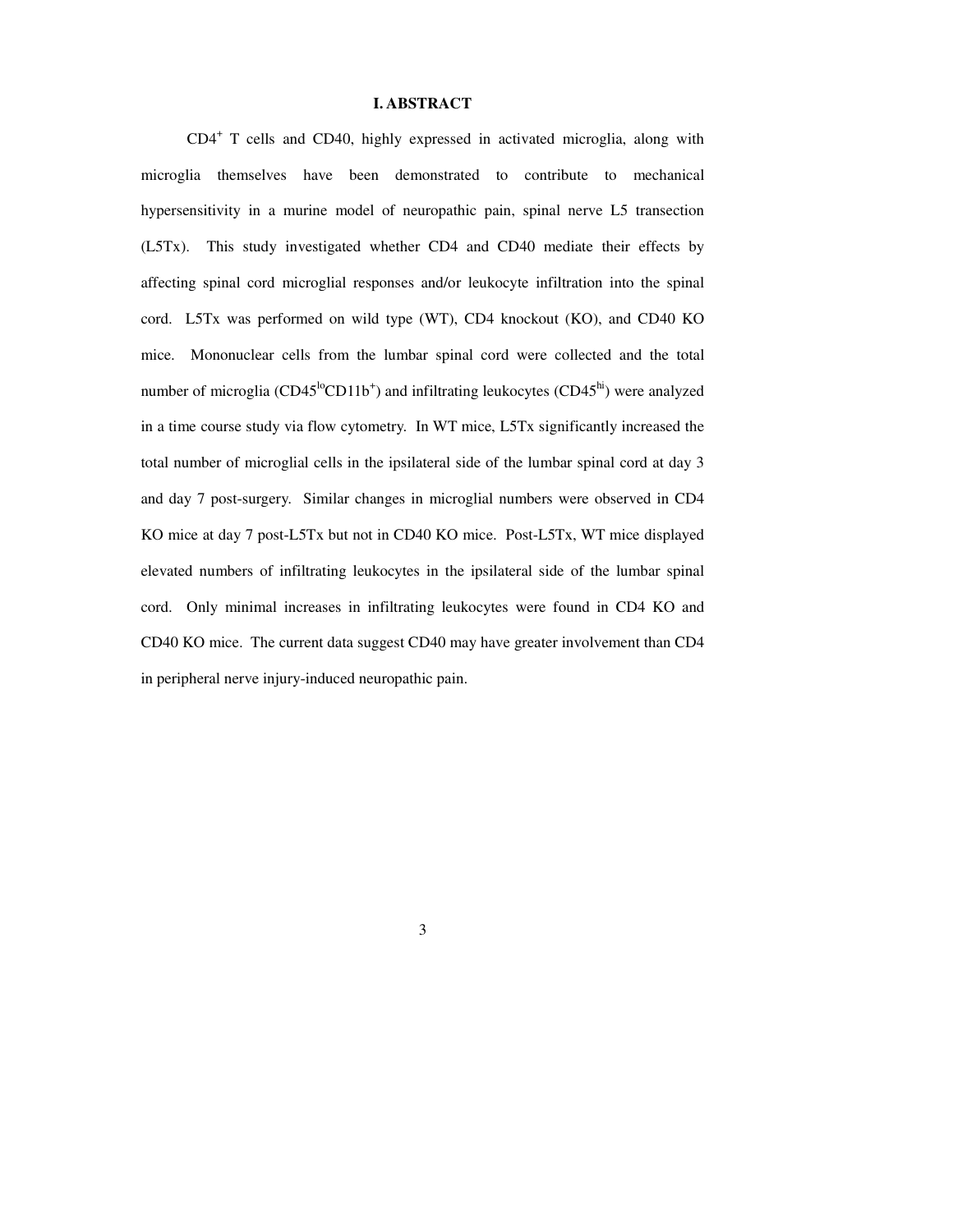# **II. INTRODUCTION**

 The quality of life for many across the globe has been severely impacted by neuropathic pain, one of the most debilitating manifestations of chronic pain. The prevalence rates of neuropathic pain from general population studies have ranged from estimates of 1-2% up to 8% worldwide (Smith and Torrance 2010). However, such pain is often left untreated or mistreated. As a result, long-term disability and depression are common as is the overuse of diagnostic services and procedures, hospitalizations, surgery, and inappropriate medication (DeLeo and Winkelstein 2002). Opioids such as methadone or morphine are often prescribed to temporarily alleviate pain sensations by binding to opioid-specific receptors in the central and peripheral nervous systems to inhibit nociceptive activity (DeLeo and Winkelstein 2002). While drugs like opioids are effective at reducing the perception of pain, they also are highly addictive and can cause severe withdrawal symptoms such as tremors, nausea, and anxiety. Tricylclic antidepressants (TCAs) such as amitriptyline, imipramine, and nortriptyline have also proved effective at reducing neuropathic pain symptoms (Gelder et al. 2005). However, in overdose, TCAs are cardiotoxic, prolonging heart rhythms and increasing myocardial irritability usually leading to death (Gelder et al. 2005). By using animal models, the biological mechanisms underlying neuropathic pain may be better examined to help develop efficient medicinal treatment options accompanied by less detrimental consequences.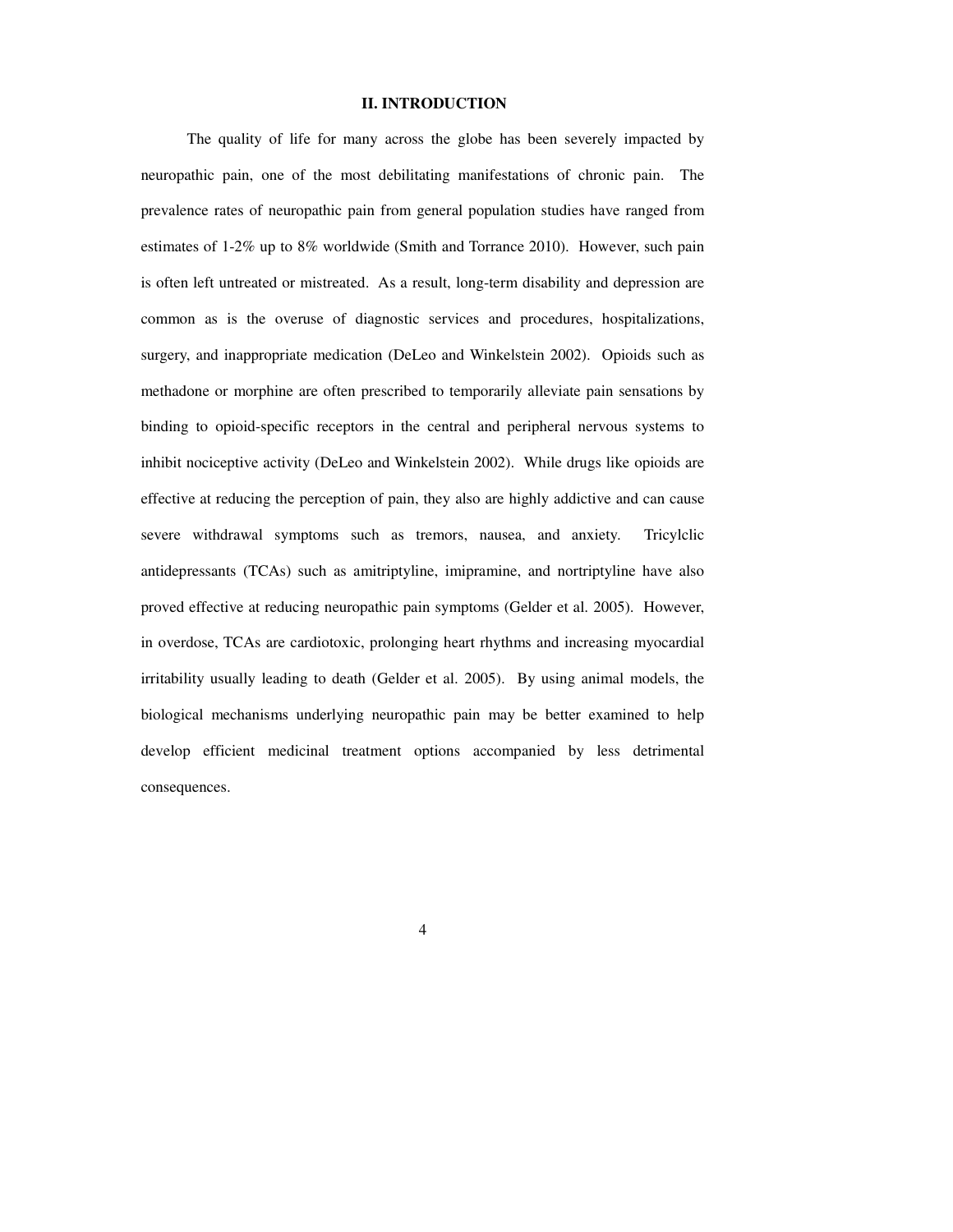# **II.1 Neuropathic Pain**

To comprehend the features of neuropathic pain, it is first necessary to explain how pain is generated and identify its two main types (acute and chronic). The induction of nociception occurs when specific stimuli evoke a response activating specialized areas on nociceptive nerve terminals. The terminals encourage electrical impulse (or action potential) conduction, along the nociceptive fiber to the spinal cord dorsal horn (Milligan and Watkins 2009). The electrical signals then enter the brain from the spinal cord where the sensation may be perceived as a state of pain and expressed as either acute or chronic depending on the signals' duration. Acute pain is an essential defense mechanism warning against existing or imminent damage to the physiological functioning of the normal body system (Tsuda et al. 2005). In contrast, chronic pain is considered a reflection of atypical functioning of a pathologically altered nervous system, serving no established defensive or otherwise helpful function (Tsuda et al. 2005). The duration of chronic pain lasts longer than any identifiable continuous injury or inflammation (Wang and Wang 2003). One kind of chronic pain, identified as "neuropathic," is initiated by a primary lesion or dysfunction expressed in the nervous system (Backonja 2003). Neuropathic pain is often manifested when peripheral nerves are damaged through surgery, bone compression in cancer, diabetes, "channelopathies," and autoimmune diseases (Tsuda et al. 2005, Campbell and Meyer 2006). Common sensations reported by patients include those of burning, tingling, electric shock-like, or "pins and needles" (Galluzzi 2005). These feelings may develop due to an altered or inhibited pain perception pathway when a damaged nerve cannot properly send electrical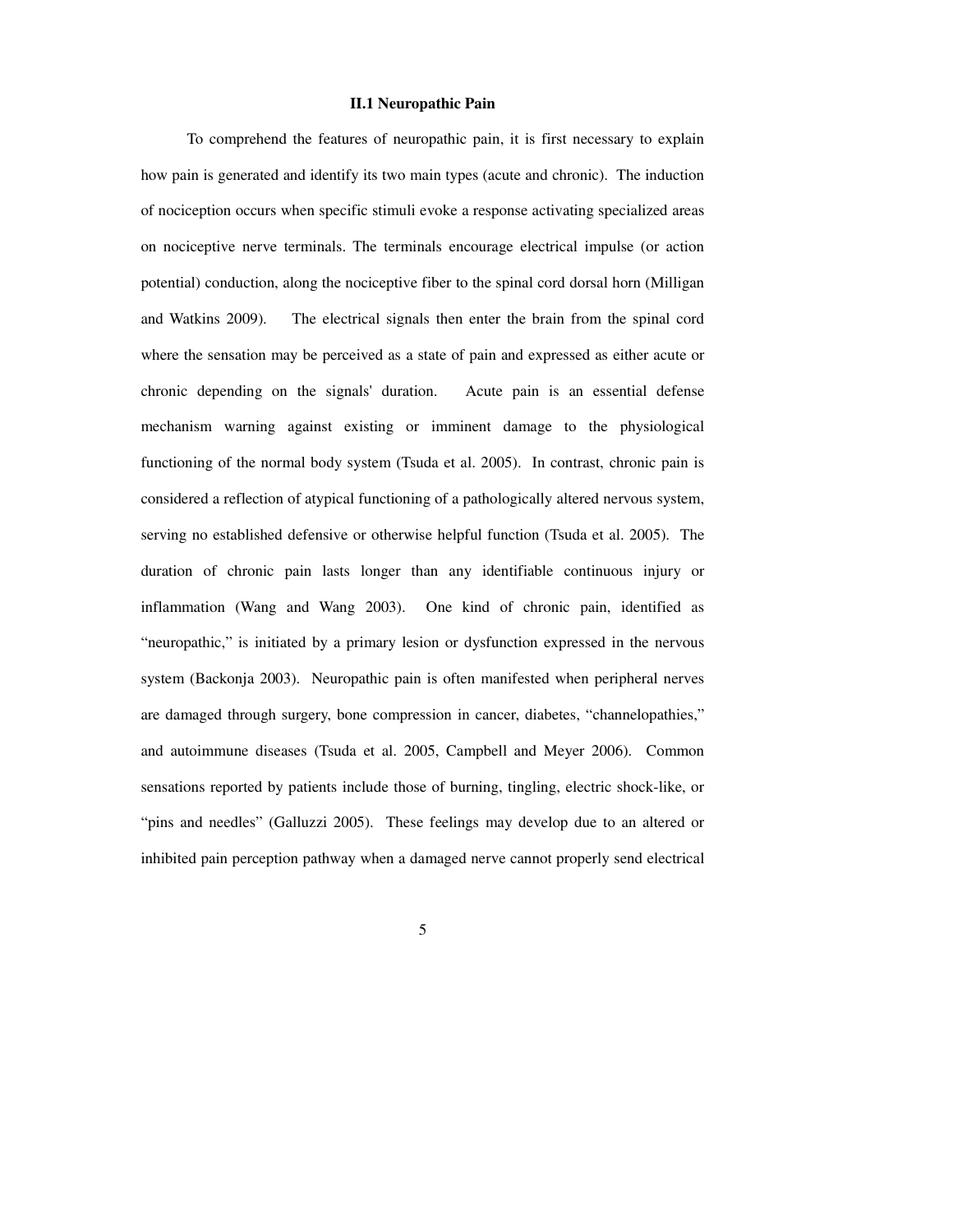signals from the peripheral nervous system (PNS) to the central nervous system (CNS) and vice-versa. While nerve regeneration is often attempted, there is great risk the affected neurons will become sensitized and display low thresholds of excitability, thereby firing impulses more often. Several symptoms of this agonizing state include spontaneous pain, or pain independent of a stimulus; hyperalgesia, an increased response to noxious stimuli; and allodynia, a pain response to normally innocuous stimuli (Moalem et al. 2004). In several studies using the spinal nerve L5 transection (L5Tx) murine model of neuropathic pain, subjects displayed significant mechanical allodynia along with thermal and mechanical hyperalgesia for a duration of at least four weeks (Tanga et al. 2005, Cao et al. 2009a). By using this model to mimic neuropathic pain, it was found that inflammation in the CNS and resulting neuroimmune activation, proposed to be by way of glia and infiltrating leukocytes, could influence behavioral hypersensitivity at least in animals (DeLeo et al. 2004). Due to neuropathic pain's association with such a wide array of diseases and disorders, the study of the CNS's immunological responses to lesions/disruptions associated with neuropathic pain may provide the information required to develop improved avenues of treatment.

#### **II.2 Microglia**

When a nerve injury occurs, the resulting molecular and cellular changes may influence neuronal plasticity and anatomical reorganization throughout the peripheral and central nervous systems (Woolf and Salter 2000). An injured CNS may use inflammation, an inherent immune response, to detect and rapidly react to microbial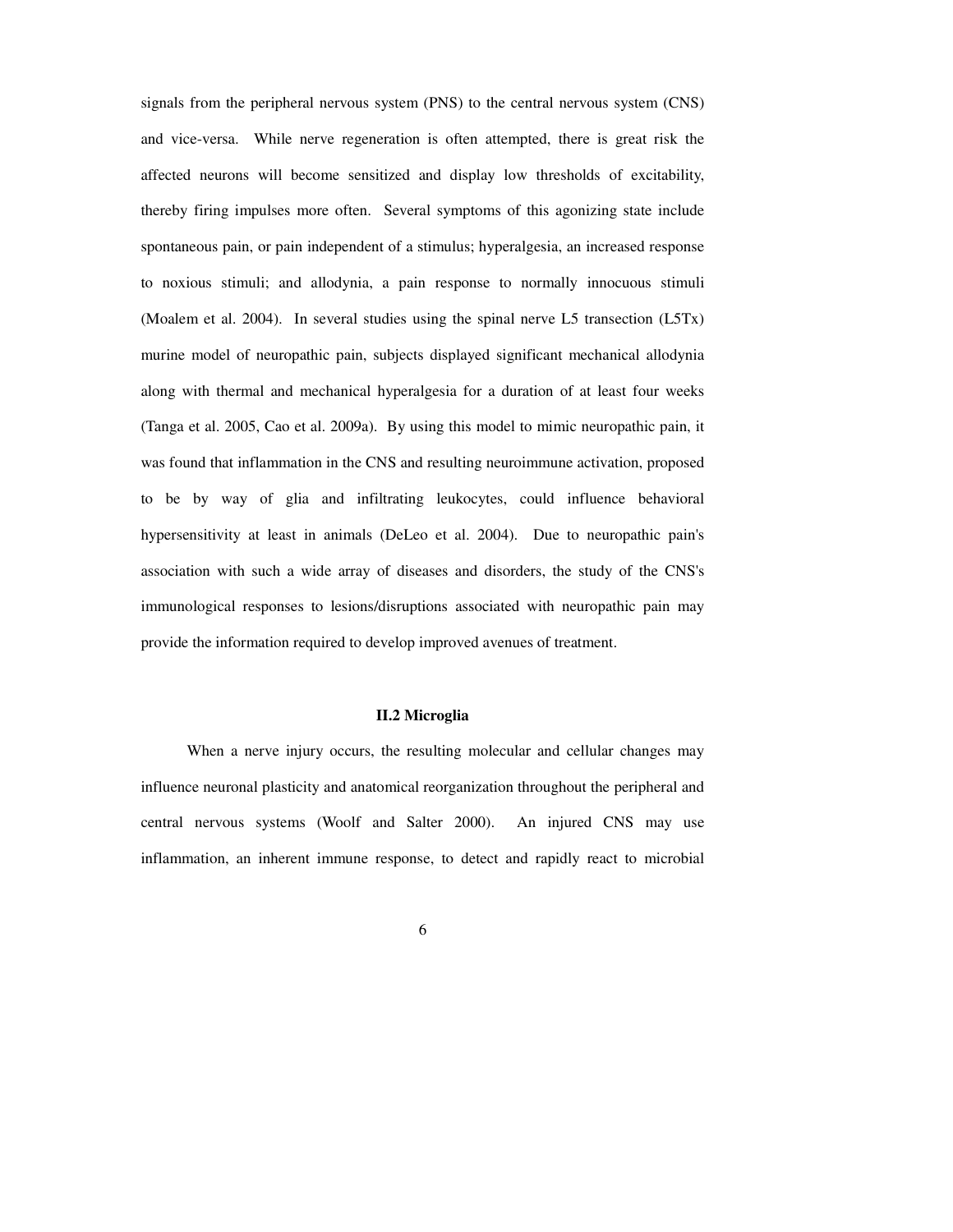invasion or chemical/physical lesions (Muzio et al. 2007). Microglia, one type of glial cell derived from bone marrow, produce some of the first notable active immune responses (DeLeo and Yezierski 2001). These cells limit nerve damage in a manner similar to that of tissue macrophages as both cell types are derived from monocytes. Microglia initiate CNS tissue repair for the clearance of apoptotic cells and toxic debris such as free-floating myelin, amyloid fibrils, and fragmented neurons (Muzio et al. 2007).

 Microglia exist in two functional states: surveillance and activation. Microglial cells in healthy tissue allow their cell bodies to remain at rest while their fine branching processes undergo continuous rebuilding (Hanisch and Kettenmann 2007). This limited motion is used to constantly scan their territory and prepare their receptors for adjacent neuronal/glial signaling (Hanisch and Kettenmann 2007). An influx of infectious microbes (possibly projecting a specific ligand that can bind to receptors such as P2X4 and toll-like receptor 4 (TLR4)), ATP released from dead cells, and serum factors leaking out into the extracellular environment resulting from a breakdown of the blood spinal cord/brain barrier or severe tissue damage (a disruption in signaling) may activate the microglia (Tsuda et al. 2003, Hanisch and Kettenmann 2007, Eroglu and Barres 2010). While surveillance microglia appear somewhat stationary, activated microglia are able to identify an injured site and accumulate there. Here, the microglia proliferate, phagocytose dead/dying cells and debris, express activation surface molecules (such as major histocompatibility complex (MHC) class II, CD11b, B7.2, and CD40), and secrete soluble proinflammatory cytokines and chemokines upon the activation of TLRs (Sweitzer et al. 2002, Cao and DeLeo 2008a, Zhu and Paul 2008, Cao et al. 2009a).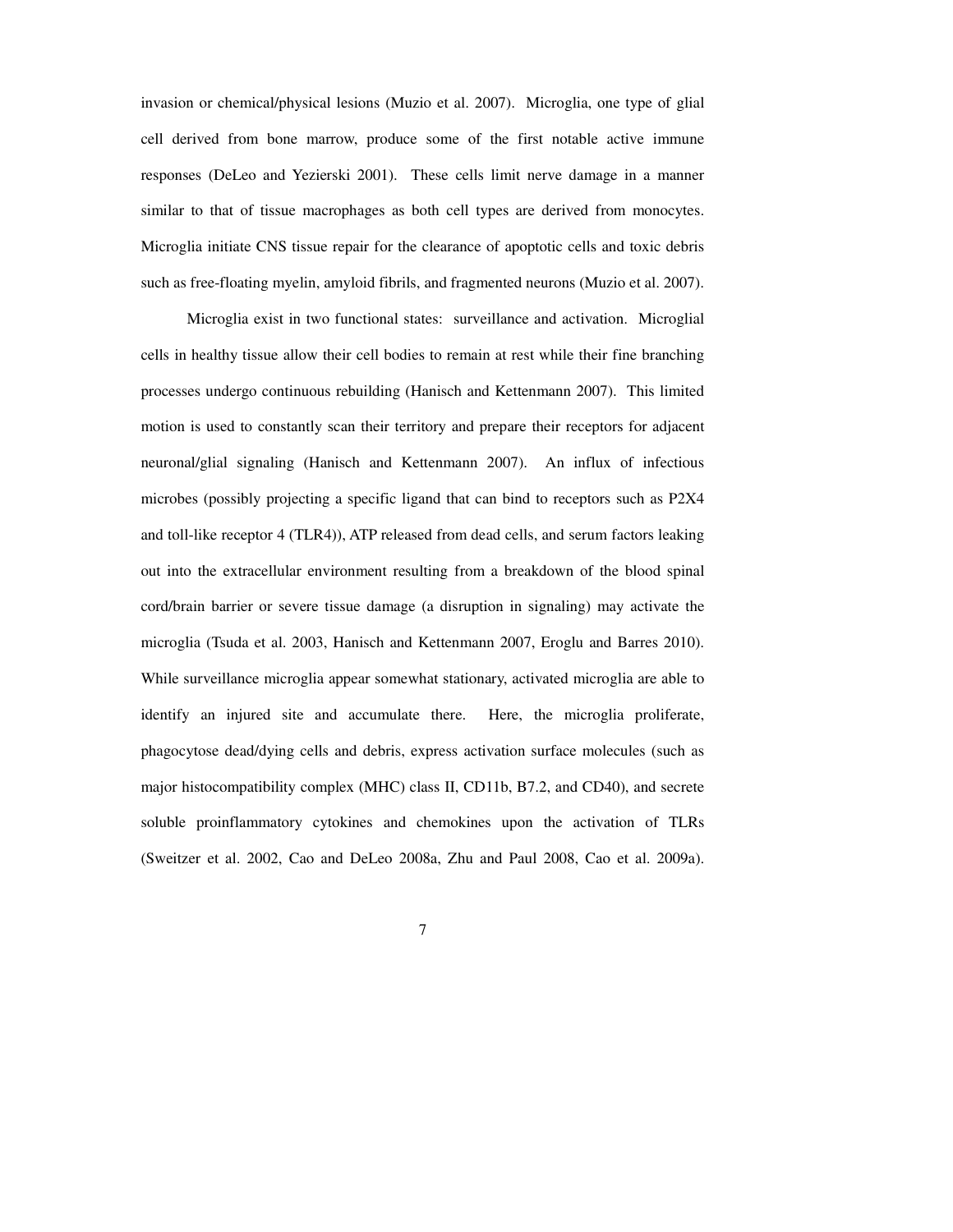While each of these actions appears beneficial for the healing and protection of damaged tissue, there is growing evidence to suggest that continued microglial activation may be detrimental to the elimination of neuronal pain signaling.

## **II.3 CD40 and Neuropathic Pain**

As microglia are activated in the CNS, they become antigen-presenting cells (APCs) and display elevated CD40 expression (Kornbluth 2000). CD40 is classified as a 48kD cell surface receptor in the tumor necrosis factor (TNF) receptor superfamily that is activated by CD40 ligand (CD154) (Grewal and Flavell 1998). Besides being present in microglial cell systems, CD40 is also expressed by B cells, macrophages, Langerhans cells, endothelial cells, and thymic epithelial cells (Togo et al. 2000). It is known that CD40-CD154 ligation activates a series of microglial signaling pathways that include the release of nitric oxide (NO), the expression of cyclooxygenase-2, the secretion of chemokines/cytokines (IL-10, IL-12, TNF $\alpha$ , IFN $\gamma$ , MCP-1), and increased antigen presentation (Matyszak et al. 1999, Tan et al. 1999, Jana et al. 2001, D'Aversa et al. 2002, Okuno et al. 2004, Townsend et al. 2005). Increased CD40 expression is often observed in several CNS diseases including multiple sclerosis, Alzheimer's disease, amyotrophic lateral sclerosis, and HIV-1 encephalitis (Togo et al. 2000, Cao et al. 2009a). Microglia expressing CD40 at sites of nerve damage are linked to the development of mechanical hypersensitivity in a neuropathic pain model (Cao et al. 2009a). However, the exact mechanism underlying such CD40 association is not well understood.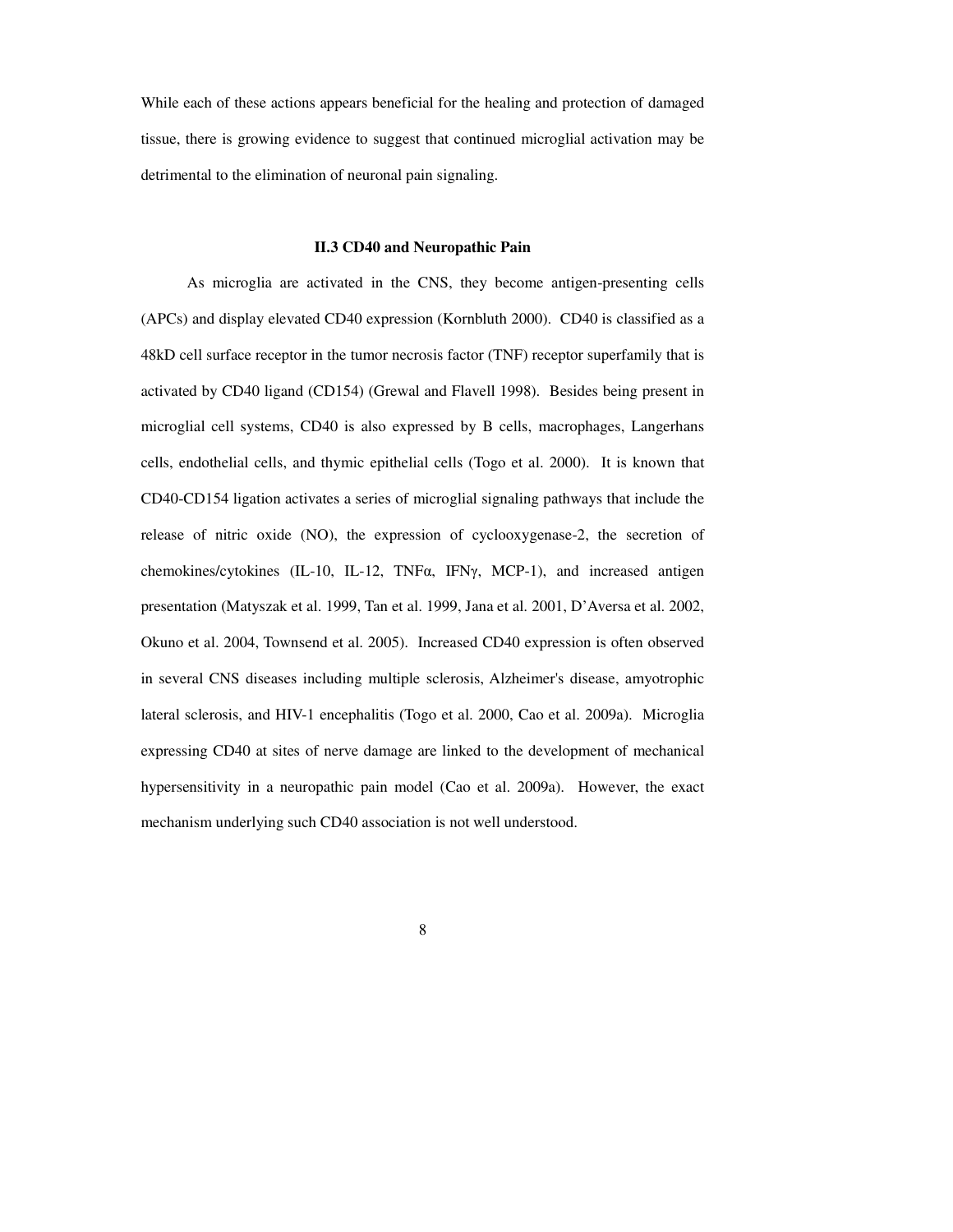# **II.4 CD4<sup>+</sup> T Cells and Neuropathic Pain**

In general, there are two major types of T cells,  $CD4^+$  and  $CD8^+$  T cells, with a ratio between these two groups at approximately 2:1. While T cells, like microglia, originate in bone marrow, they become mature in the thymus before leaving to assist in adaptive immunity (Schwarz and Bhandoola 2006). CD4<sup>+</sup> T cells are the center of the adaptive immune response. During an immune response,  $CD4^+$ T cells differentiate into at least two subsets (type 1 and type 2 helper T cells) with different functional capabilities and cytokine profiles (Mosmann et al. 1986). CD4<sup>+</sup> T cells are able to help B cells make antibodies, influence the development of enhanced microbicidal activity by macrophages, recruit other white blood cells to sites of infection and inflammation, and, by producing proinflammatory cytokines and chemokines, coordinate extensive immune protection (Zhu and Paul 2008). In several studies it has been shown that while T cells, particularly CD4<sup>+</sup> T cells, attempt to gather more immunological support to respond to nerve injury, they actually contribute to the nociceptive hypersensitivity associated with neuropathic pain (Moalem et al. 2004, Cao and DeLeo 2008b, Costigan et al. 2009). In Moalem's study (2004), the systematic adoptive transfer of type 1 helper  $CD4^+$  T cells (one subgroup of CD4<sup>+</sup> T cells) to nerve-injured nude rats reinstated allodynia. These results were further supported by Cao and DeLeo's study (2008b) showing that attenuated allodynia in CD4 KO mice could be restored through the systematic adoptive transfer of CD4<sup>+</sup> T cells.

In addition, following peripheral nerve injury, CD4<sup>+</sup> T cells tend to migrate toward areas of microglial activation suggesting a link between the infiltration of CD4<sup>+</sup>T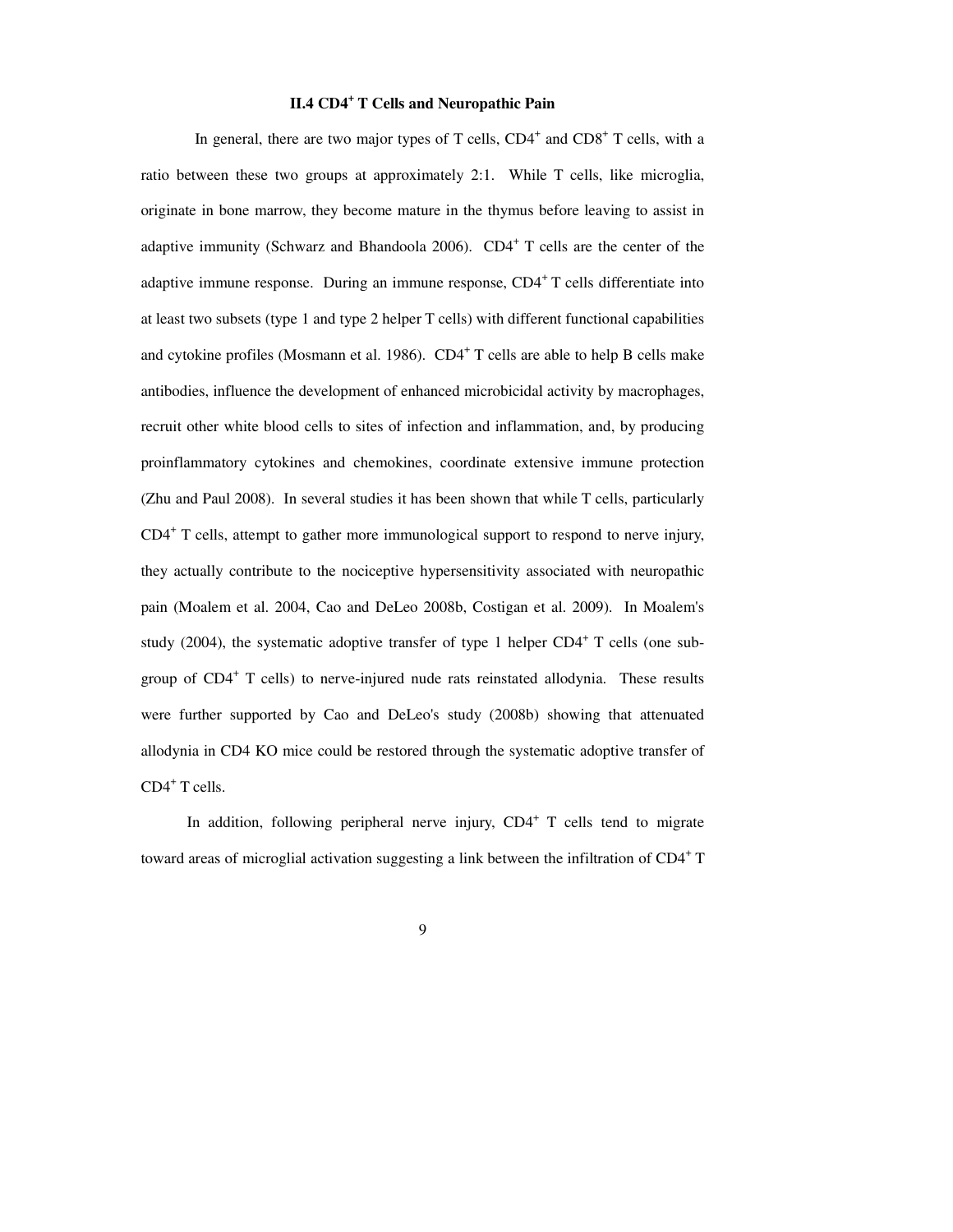cells and microglia (Cao and DeLeo 2008b). It has been suggested that CD4<sup>+</sup> T cells are able to enter the CNS through the blood-spinal cord barrier using leukocyte extravasation, a process involving rolling and later tight adhesion by immune cells (Gordh et al. 2006, Costigan et al. 2009). These actions involve various proinflammatory cytokines and chemokines, eventually leading to endothelial transmigration (Costigan et al. 2009). Due to the presence of ligand CD154 on the activated  $CD4^+$  T cells and their rapid trafficking into sites of degradation alongside activated microglia, it has been theorized that the CD40-CD154 interaction contributes to CD4<sup>+</sup> T cell and microglia immune signaling.

## **II.5 CD40-CD154 Interaction**

 The interaction of CD40 with its ligand CD154, a 34-39 kD surface protein primarily present on activated CD4<sup>+</sup> T cells, allows for the development of the acquired immune response, including both humoral and cell-mediated immune responses (Quezada et al. 2004). The CD40-CD154 interaction is associated with the release of several chemokines and cytokines which could potentially signal infiltrating leukocytes including T cells. The pathway's influence on neuropathic pain manifestation has not yet been thoroughly investigated. However, by determining the temporal and spatial relationship between CD40<sup>+</sup> microglia and infiltrating CD4<sup>+</sup> T cells in a nerve-damaged section of the CNS, it may help to identify key signaling components of the CD40- CD154 interaction that influence the progress of the chronic pain state.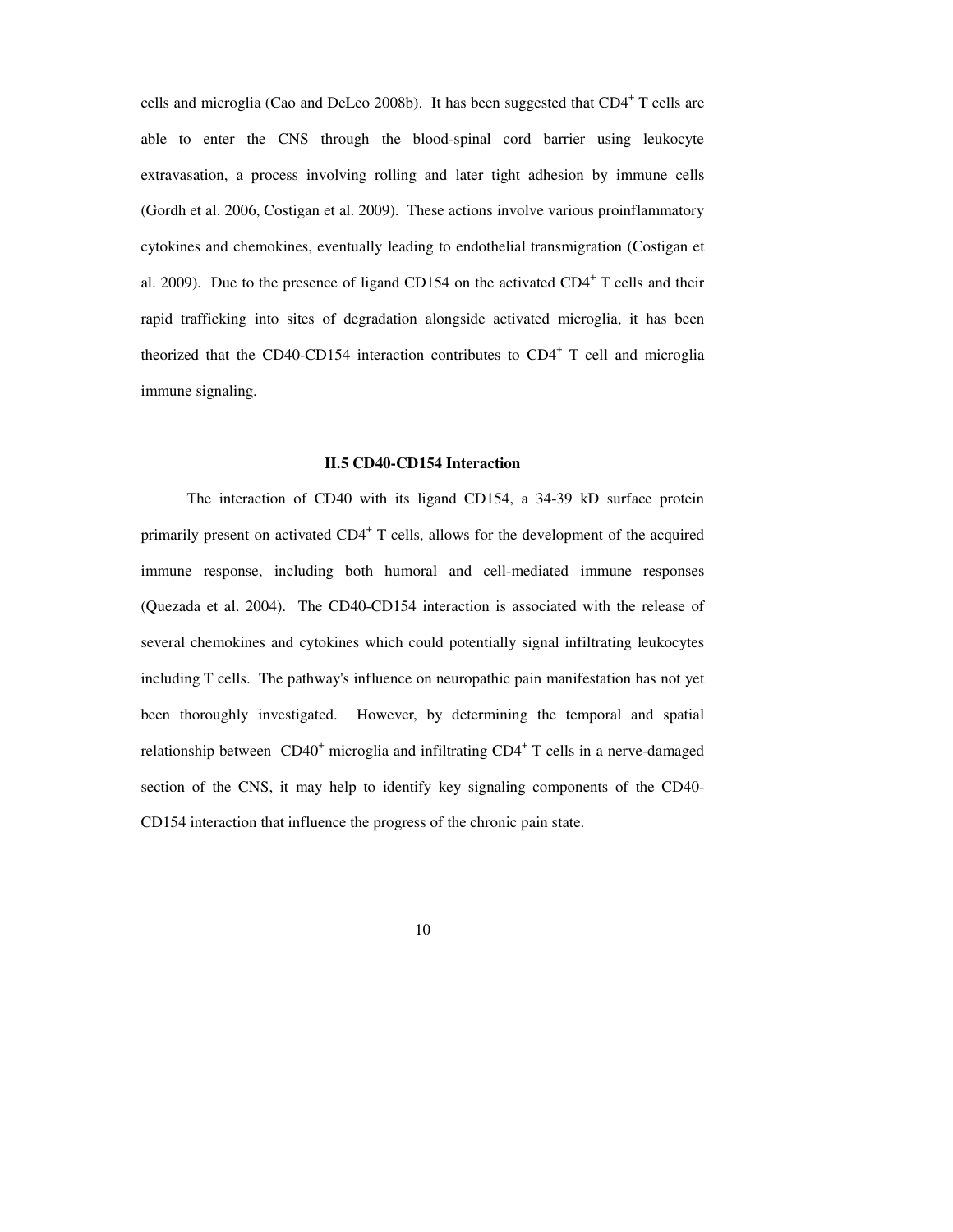# **II.6 Murine Models of Neuropathic Pain**

Over the years, several models of neuropathic pain have been developed in rodents to mimic chronic pain that later provokes extensive behavioral hypersensitivity, as experienced by humans (Wang and Wang 2003). Both central and peripheral pain models have been shown to be effective in producing behaviors reflective of the neuropathic pain state. Peripheral nerve injury-induced neuropathic pain usually involves manipulation (nerve ligation (clamping), cryoneurolysis (freezing), and transection (severance)) of selected peripheral nerves such as sciatic or spinal nerves (Wang and Wang 2003).

The model of neuropathic pain utilized in the current study is the spinal nerve L5 transection (L5Tx). The L5Tx protocol is widely used based upon its inter-experimenter reliability through the surgical procedure. This model has been shown to produce robust mechanical and thermal hypersensitivity (including both allodynia and hyperalgesia) as well as activation of both astrocytes and microglia in the lumbar spinal cord (DeLeo and Winkelstein 2002, Sweitzer et al. 2002). Recently, it was demonstrated that there are significant increases of  $CD40<sup>+</sup>$  microglia and infiltrating  $CD4<sup>+</sup>$  T cells in the lumbar spinal cord post-L5Tx and that both microglial CD40 and CD4<sup>+</sup> T cells contribute to the maintenance of L5Tx-induced mechanical hypersensitivity, with an earlier involvement of microglial CD40 than CD4<sup>+</sup> T cells (Cao and DeLeo 2008b, Cao et al. 2009a).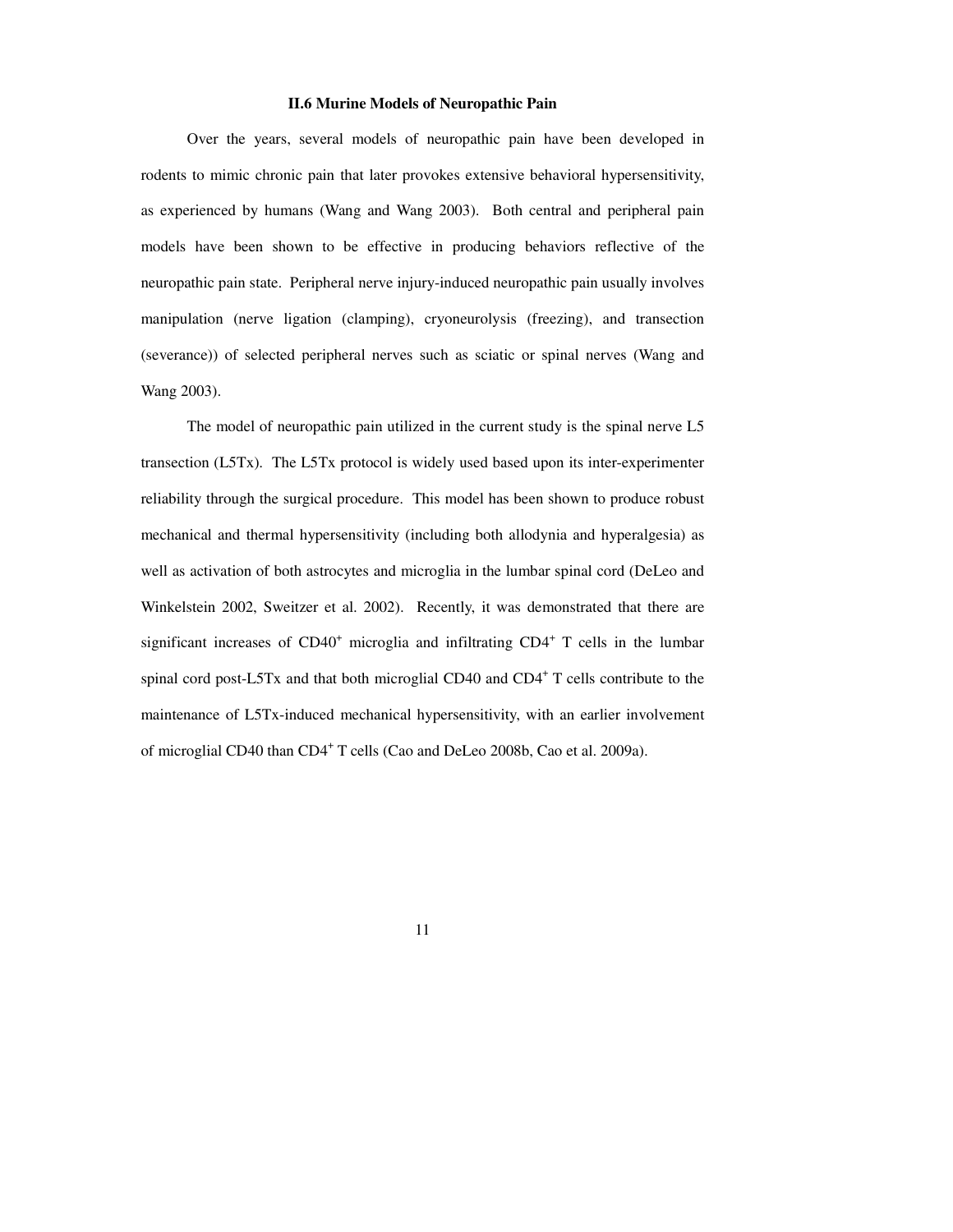# **III. HYPOTHESIS AND SPECIFIC AIMS**

 This research was designed to investigate the mediating effects of CD4 and CD40 on L5Tx-induced microglial responses and leukocyte infiltration in the lumbar spinal cord. It was hypothesized that L5Tx significantly increases the numbers of microglia and infiltrating T cells in the ipsilateral side of the lumbar spinal cord post-L5Tx in wild type (WT) mice, while reduced numbers of microglia and/or infiltrating leukocytes would be observed in CD4 KO and CD40 KO mice post-L5Tx. The hypothesis was tested through two specific aims: 1) To determine total numbers of microglia present in the lumbar spinal cord over a specific time period post-L5Tx in WT, CD40 KO, and CD4 KO mice; and 2) To determine total numbers of infiltrating leukocytes present in the lumbar spinal cord of these genotypes over a specific time interval post-L5Tx. In addition, both CD40 and CD4 play their roles primarily in the maintenance phase of neuropathic pain in the L5Tx model of neuropathic pain (Cao and DeLeo 2008b, Cao et al. 2009a). The involvement of microglia interacting with infiltrating leukocytes in the development of neuropathic pain can be further elucidated from this study.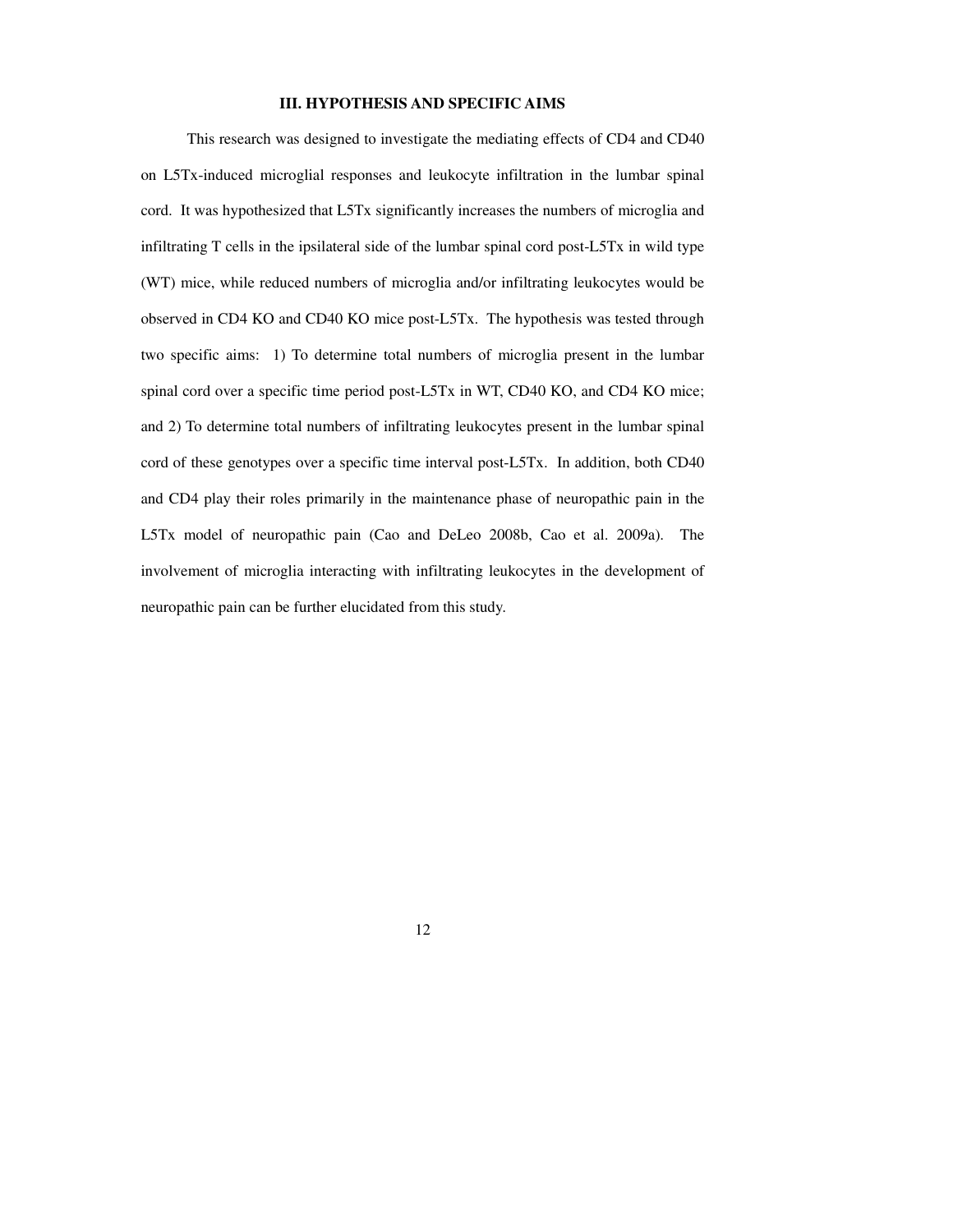# **IV. METHODS**

#### **IV.1 Experimental Design**

 During previous studies, increased microglial CD40 surface molecule expression was observed at day 3 and day 7 post-L5Tx and the most significant leukocyte infiltration was seen to occur on day 7 post-L5Tx with CD4<sup>+</sup> T lymphocytes as the main infiltrating type of cell (Cao and DeLeo 2008b, Cao et al. 2009a). In the current study, mice of three genotypes (WT, CD40 KO, and CD4 KO) were used. Three to five animals were randomly divided into either the L5Tx group or the sham surgery group. At selected times (days 0, 1, 3, 7, and 14 post-surgery), lumbar spinal cord mononuclear cells were harvested, categorically pooled, and analyzed via flow cytometry using monoclonal antibodies (mAbs) against CD45 and CD11b. CD45, a protein tyrosine phosphotase, regulates sarcoma kinases required for T and B cell receptor signal transduction. It is expressed by all types of leukocytes, including microglia (Kung et al. 2000). It has been established that CD45 can be used as a marker to distinguish infiltrating leukocytes from the CNS resident, monocyte-derived microglia by flow cytometry, with  $CD45<sup>hi</sup>$  (high level of CD45 expression) representing infiltrating leukocytes and  $CD45<sup>lo</sup>$  (low level of CD45 expression) indicating microglia (Badie and Schartner 2000, Ford et al. 1995, Sedgwick et al. 1991). CD11b, a component of complement receptor 3 (CR3), is an antigen characteristic of mature bone marrow-derived myeloid cells including microglia (Prakash et al. 1998). Thus, in this study, a low level of CD45 expression and positive expression of CD11b ( $CD45^{10}CD11b<sup>+</sup>$ ) together are used to identify microglia and a high level of CD45 expression  $(CD45<sup>hi</sup>)$  is used to identify infiltrating leukocytes (Figure 1).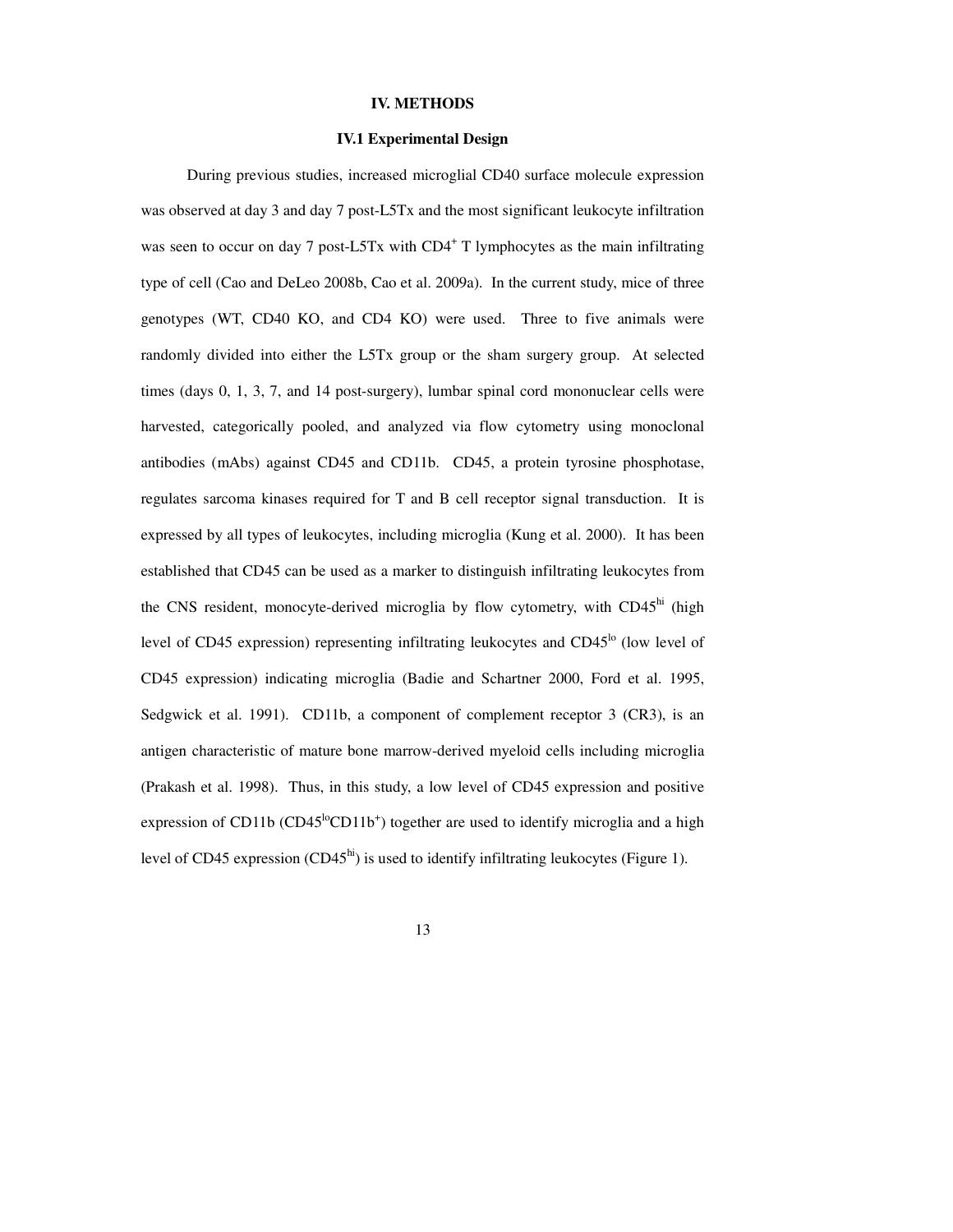

# **Figure 1. Experimental Design (Please see text for detail).**

# **IV.2 Animals**

 Mice were housed in groups of three, four, or five according to sex in standard isolation cages with food and water available *ad libitum*. Cages were changed once a week and after each surgery to avoid contamination and prevent infection of surgical wounds. The Institutional Animal Care and Use Committee (IACUC) at UNE approved all experimental procedures used in this research. In this study, three types of mice were used. Adult WT BALB/c mice were purchased from the National Cancer Institute (NCI, Frederick, MD, USA). The animals were allowed to habituate for at least one week in the animal facility before use in experimentation. Breeding pairs for BALB/c CD4 KO mice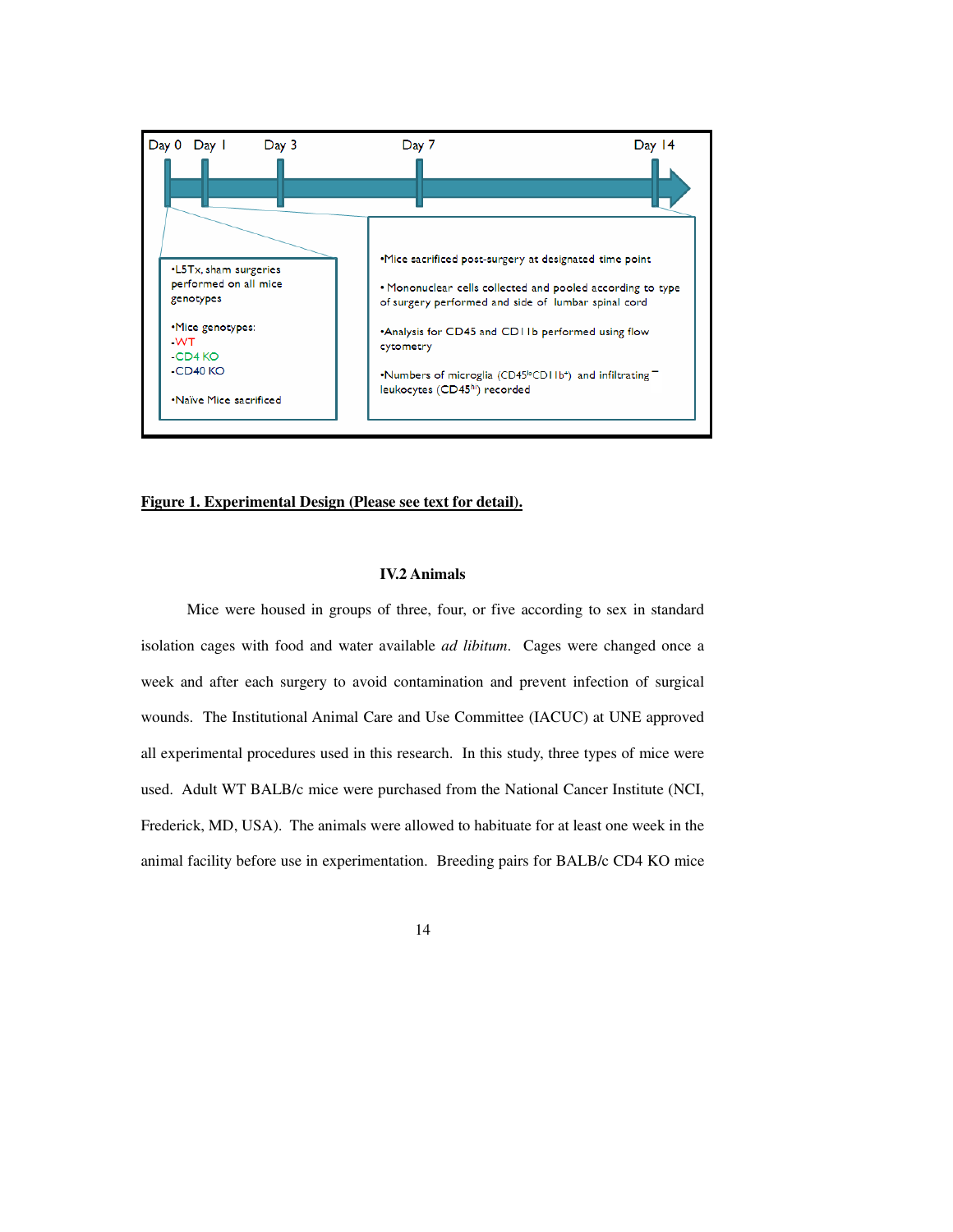were originally obtained from Dr. William Lee in the Wadsworth Center of the New York State Department of Health, bred in the Dartmouth-Hitchcock Medical Center, and are currently maintained in the UNE animal facility. Breeding pairs for BALB/c CD40 KO mice were originally obtained from the Jackson Laboratory (Bar Harbor, ME, USA) and bred in the animal facility at UNE. Mice were 8-10 weeks old upon the initiation of each experimental procedure. Both CD4 KO and CD40 KO mice are immunocompromised due to the loss of molecules critical in eliciting effective adaptive immune responses. In particular, CD4 KO mice lack mature CD4<sup>+</sup> T cells (Ganta et al. 2004). However, possible changes in the numbers of CNS glial cells (including both microglia and astrocytes) have not been investigated previously. Both male and female mice were used throughout the current study. In previous studies, no differences in L5Tx-induced mechanical hypersensitivity were observed between the sexes in WT, CD4 KO, or CD40 KO mice (Cao and DeLeo 2008b, Cao et al. 2009a). Also, at the basal level, there were no differences in mechanical sensitivity among these mice.

#### **IV.3 Spinal Nerve L5 Transection (L5Tx)**

 Three to five WT, CD40 KO, or CD4 KO mice were randomly selected into L5Tx surgery, sham surgery, and naïve (no surgery) groups. L5Tx and sham surgeries were performed, as previously described by Cao et al. (2008b), using aseptic techniques. The animals were anesthetized with isoflurene (4% for induction and 2.5% for maintenance) delivered in oxygen at a flow rate of 70 vol/min. Prior to the surgery for each mouse, the hair of the lower back was removed and the area was cleaned with betadine. A 1-2 cm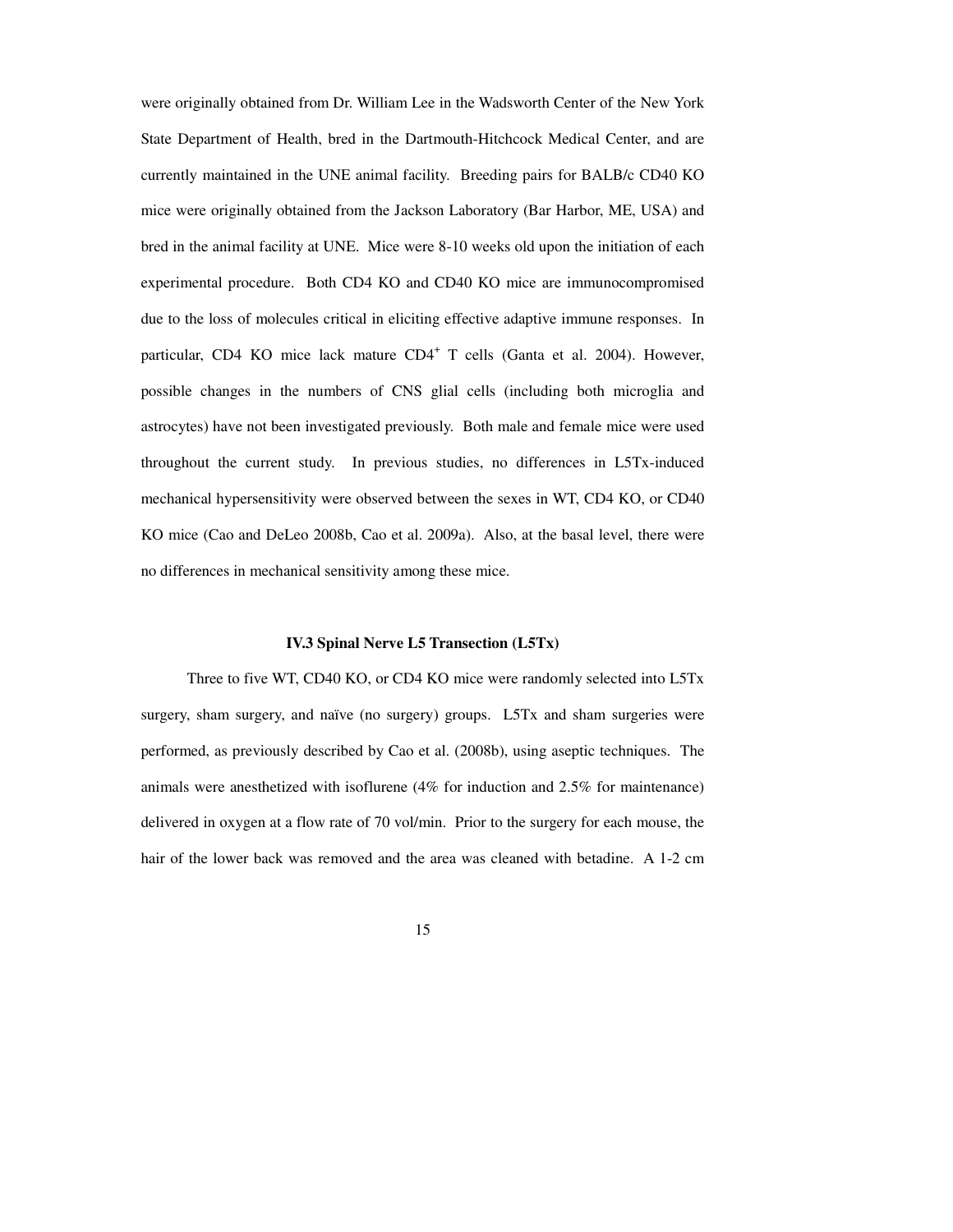long incision was made along the mid-line of the back over the L5-L6 vertebra area. Muscle fibers were pulled away from the L6 transverse process and both spinal nerves L4 and L5 were exposed. L5 was transected and a 0.5-1 mm piece of the severed L5 was removed to prevent the nerve from reconnecting. For mice undergoing sham surgery, the L5 was only exposed and not transected. The incision was flushed with sterile saline before closure. The fascia and muscle layers were sutured using the soft silk 6-0 suture. The skin was closed with 3-0 sutures.

#### **IV.4 Lumbar Spinal Cord Mononuclear Cell Preparation**

 Prior to euthanization, the animals were massed and inspected for any unexpected abnormalities that may have developed following surgery or while held in the animal facility. Mice were euthanized by  $CO<sub>2</sub>$  asphyxiation and transcardially perfused with a 0.1 M phosphate-buffered saline (PBS, pH 7.4; between 50 and 150 ml per mouse). After decapitation, the spinal cord was harvested from each individual mouse. The lumbar enlargement portion of the spinal cord (L4-L6) was isolated and separated into ipsilateral and contralateral (relative to injury) segments. Lumbar spinal cord mononuclear cells were further prepared according to a previously published method (Cao and DeLeo 2008b). Lumbar spinal cord pieces from 3-5 animals (same treatment and same side of the lumbar spinal cord) were pooled together, homogenized in PBS, filtered through a 70 µm cell strainer (BD Biosciences, San Diego, CA, USA) and pelleted through centrifugation. In order to obtain mononuclear cells from the spinal cord tissue, Percoll gradients of 40% and 70% were used (800 g at  $24^{\circ}$ C for 40 minutes, without braking).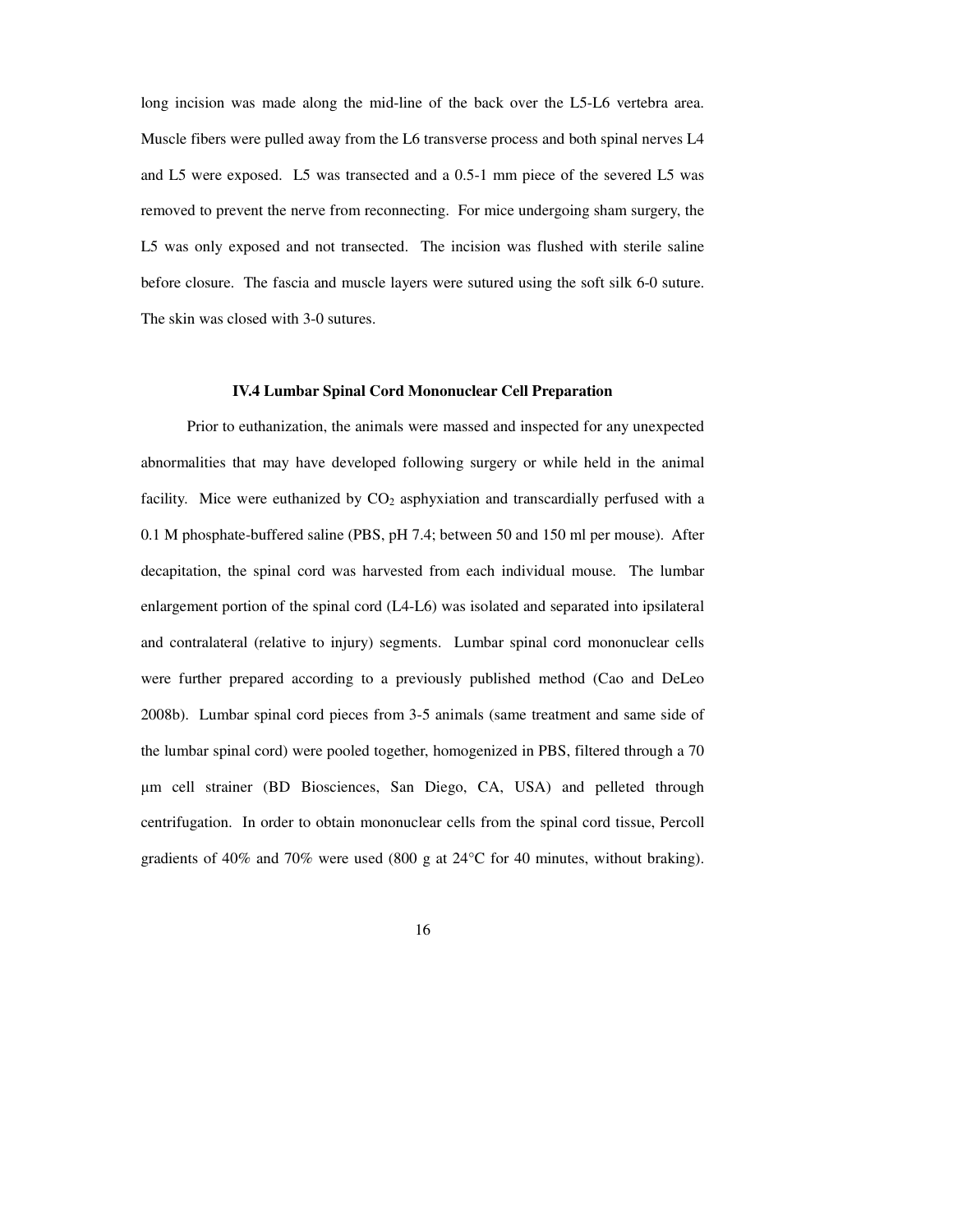Cells below the 40% Percoll layer and above the 70% Percoll layer were collected. The total cell number of each sample was determined by using a hemocytometer with Trypan Blue (Sigma, St. Louis, MO, USA) before staining for flow cytometric analysis.

# **IV.5 Flow Cytometry**

 The collected mononuclear cells were labeled with mAbs for flow cytometric analysis following a published procedure (Cao and DeLeo 2008b). To prevent nonspecific binding, cell surface Fc receptors were blocked with staining buffer (2% fetal bovine serum and 0.09% NaN3 in PBS) containing anti-mouse-CD16/CD32 (2.4G2, BD Biosciences). After 30 minutes of incubation, combinations of fluorescence-labeled mAbs: APC-anti mouse CD45 (clone 30-F11 eBiosciences) and PE-anti mouse CD11b (clone M1/70 eBiosciences) were added to each tube. The cells were then incubated on ice for another 30 minutes. The cells were washed twice with PBS and centrifuged at 2000 g at 4°C for 5 minutes each. All labeled cells were re-suspended in 1% formaldehyde/PBS and kept on ice until analysis. All samples were analyzed using an Accuri C6 flow cytometer with CFlow software (Accuri Cytometers Inc., Ann Arbor, MI, USA). Non-stained cells were included in each run as controls. All files collected with the flow cytometer were further analyzed using the FlowJo 7.6 (tree Star, Sanford, NJ, USA). During data analysis, total cell population was identified based on the FSC (forward scatter) vs. SSC (side scatter) plot of each sample (Figure 2 top panel). FSC is mostly diffracted light from the cell and is proportional to cell-surface area or size; SSC is mostly refracted and reflected light and is proportional to cell granularity or internal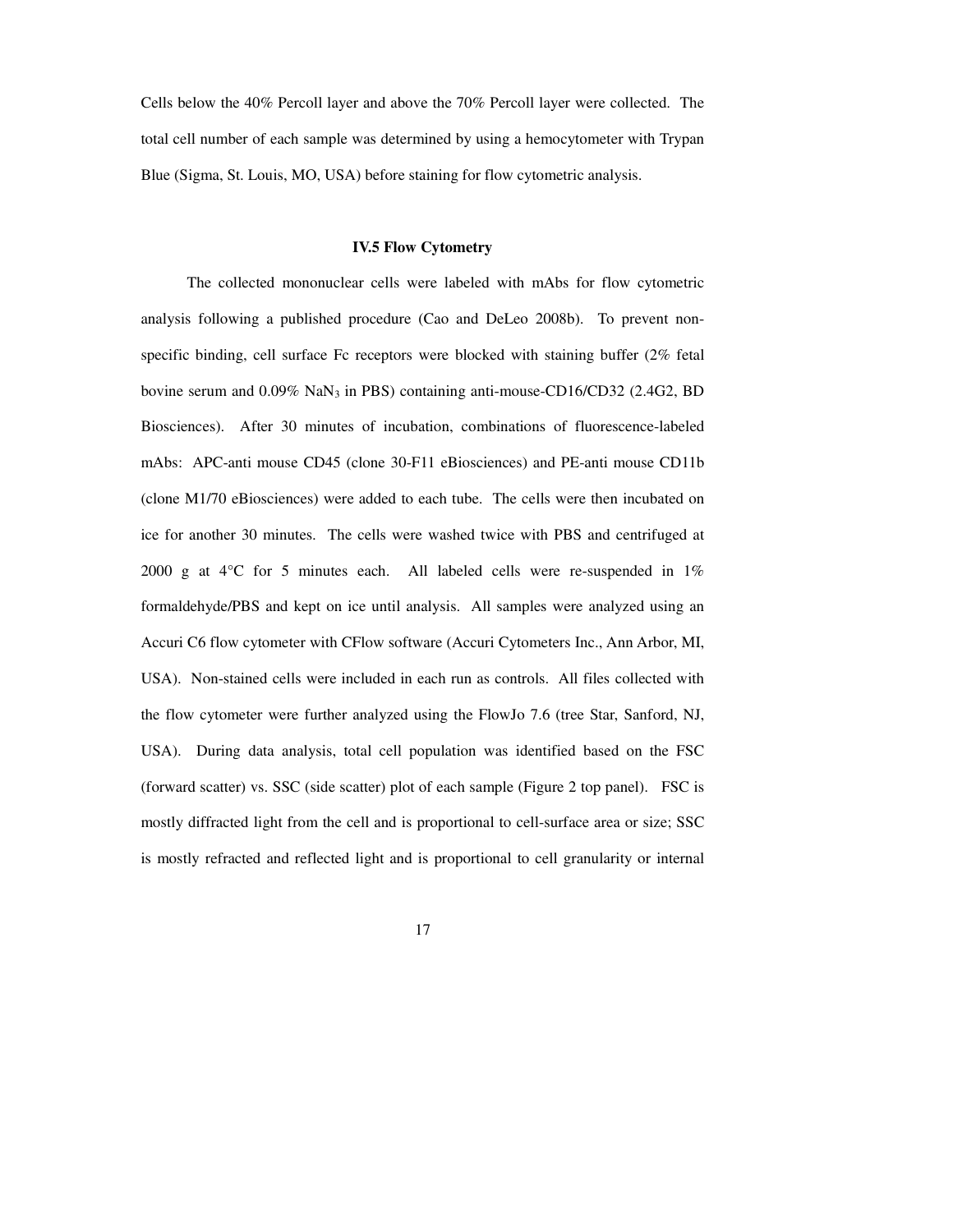complexity. As described in section IV.1 and in previous studies (Cao and DeLeo 2008b, Cao et al. 2009a), cells with low levels of CD45 expression and positive for CD11b  $(CD45<sup>lo</sup>CD11b<sup>+</sup>)$  were identified as microglial cells (Figure 2 lower left), and cells with high levels of CD45 expression  $(CD45<sup>hi</sup>)$  were identified as infiltrating leukocytes (Figure 2 lower right). For each sample, the total numbers of microglial cells and infiltrating leukocytes were further calculated based on the respective percentages of these populations within the total cells of each sample (obtained via flow cytometric analysis) and the total number of cells of each sample (obtained via counting using a hemocytometer – See Section IV.4).



**Figure 2. Phenotypes of Lumbar Spinal Cord Microglia and Infiltrating Leukocytes.**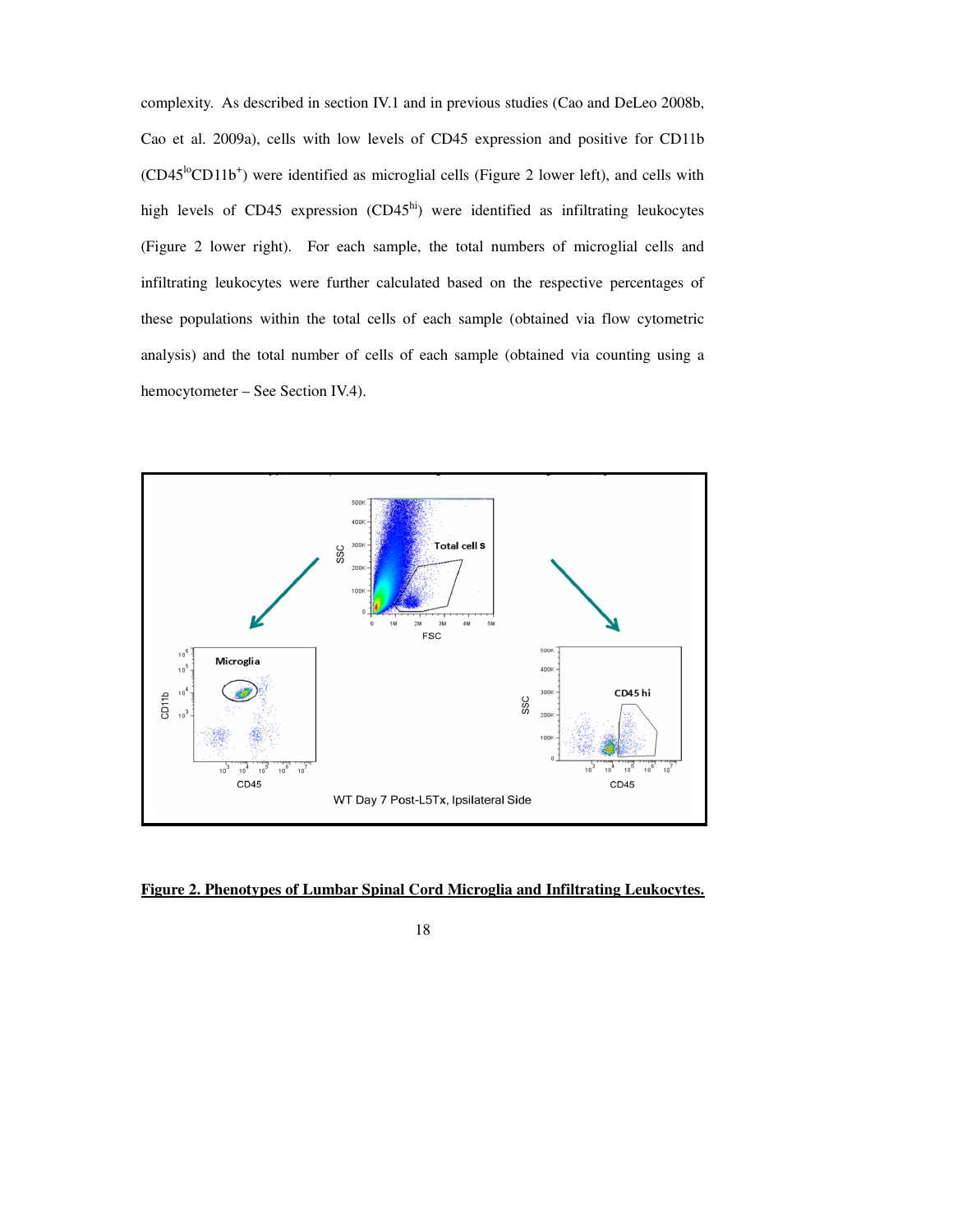Mononuclear cells were isolated from pooled lumbar spinal cord tissue (3-5 mice per group) at days 0, 1, 3, 7, and 14 post-sham or L5Tx surgery. Mononuclear cells were stained with mAbs, APC-anti mouse CD45 and PE-anti mouse CD11b to identify cell populations of interest via flow cytometric analysis. An example of how each sample was analyzed is shown in Figure 2 using a sample collected from the ipsilateral side of the lumbar spinal cord of WT mice at day 7 post-L5Tx. On the top, a typical FSC vs. SSC plot of each sample is shown and the total mononuclear cell population is identified as "Total cells". On the lower left side, "Total cells" are shown in the CD11b vs. CD45 plot and microglia  $(CD45^{10}CD11b^{+})$  are identified. On the lower right side, "Total cells" are shown in the SSC vs. CD45 plot and infiltrating leukocytes  $(CD45<sup>hi</sup>)$  are identified.

#### **IV.6 Statistical Analysis**

The SigmaPlot 10.0 (Systat Software, San Jose, CA, USA) was used to graph the data and statistical analyses were performed with the SigmaStat 3.5 (Systat Software). One-way analysis of variance (ANOVA) was performed and followed by the Student-Newman-Keuls (SNK) post hoc test. All data are presented as mean  $\pm$  SEM when applicable. Statistical significance was defined at  $p < 0.05$ .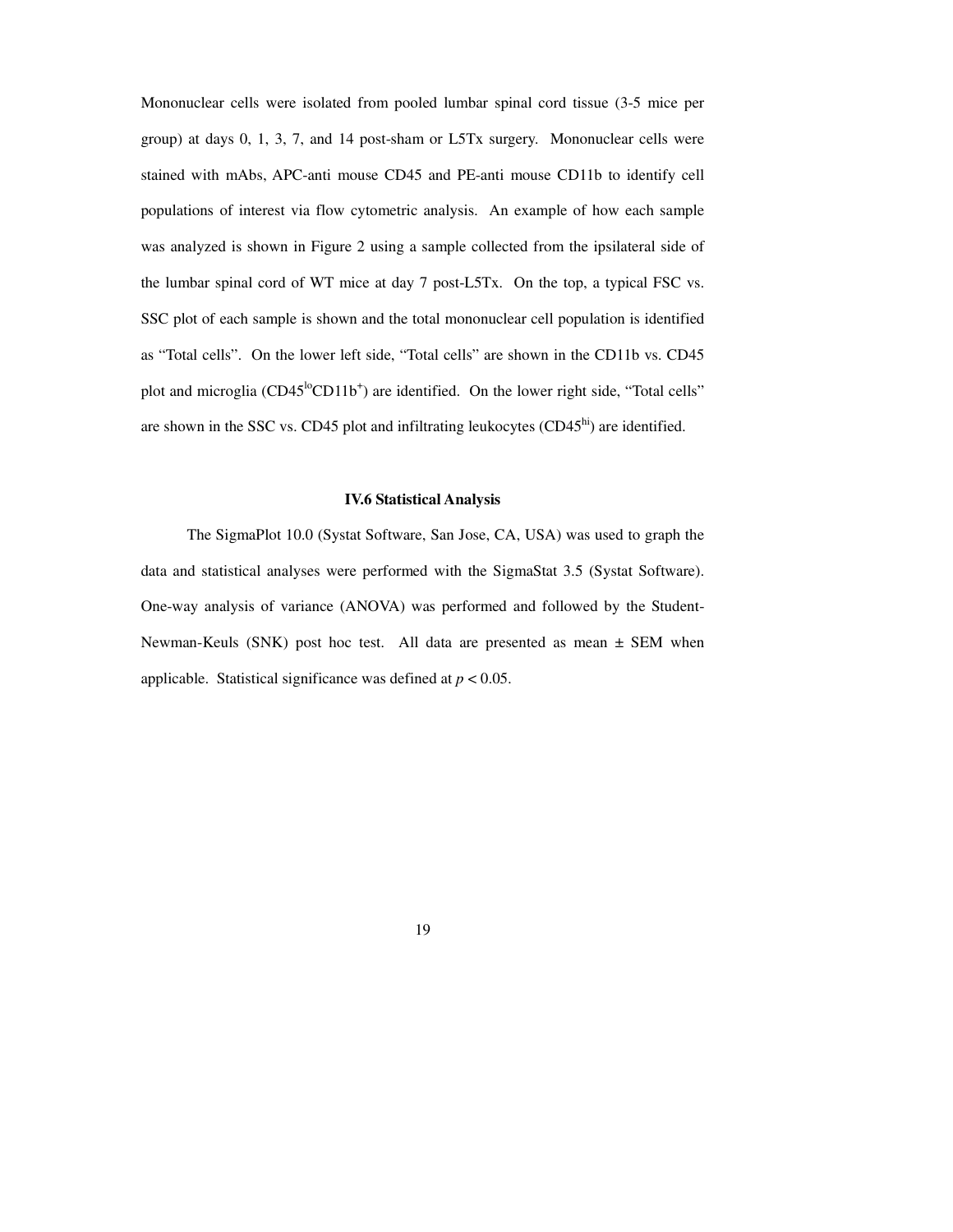# **V. RESULTS**

#### **V.1 Total Numbers of Microglia in the Lumbar Spinal Cord Post-L5Tx**

Activated microglia have been shown to proliferate and migrate to areas of injury to help phagocytose debris and produce several bioactive molecules (Langmann, 2007). To begin investigating the role of CD4 (particularly, CD4<sup>+</sup> T cells) and CD40 in lumbar spinal cord microglial responses following L5Tx-induced neuropathic pain, an examination of total numbers of microglia in the lumbar spinal cord subsequent to both L5Tx and sham surgery in WT, CD4 KO, and CD40 KO mice was performed. Adult male and female BALB/c mice with different genotypes (WT, CD4 KO, or CD40 KO) were subjected to either L5Tx or sham surgery. Lumbar spinal cord mononuclear cells were harvested (pooled from 3-5 mice for each treatment) at specific time points postsurgery and analyzed via flow cytometry. Changes of the number of total mononuclear cells are shown in Figure 3. L5Tx induced a general trend of increase in the total mononuclear cell number at days 3 and 7 in WT mice, particularly in the ipsilateral side of the lumbar spinal cord. The data for the WT mice represent the average of at least three sets of experiments and no statistical significance was detected at this time.  $CD45^{10}CD11b<sup>+</sup>$  populations were identified as microglial cells and the total number of microglia from each sample was calculated based on the total number of mononuclear cells collected from each sample (as illustrated in Figure 2 and detailed in Materials and Methods, and graphed in Figure 3). As expected, a distinct, brief increase in the total number of microglia in the ipsilateral side of the lumbar spinal cord was observed at day 3 (2079.78 ± 1383.30 cells) and day 7 (1707.71 ± 731.12 cells) post-L5Tx compared to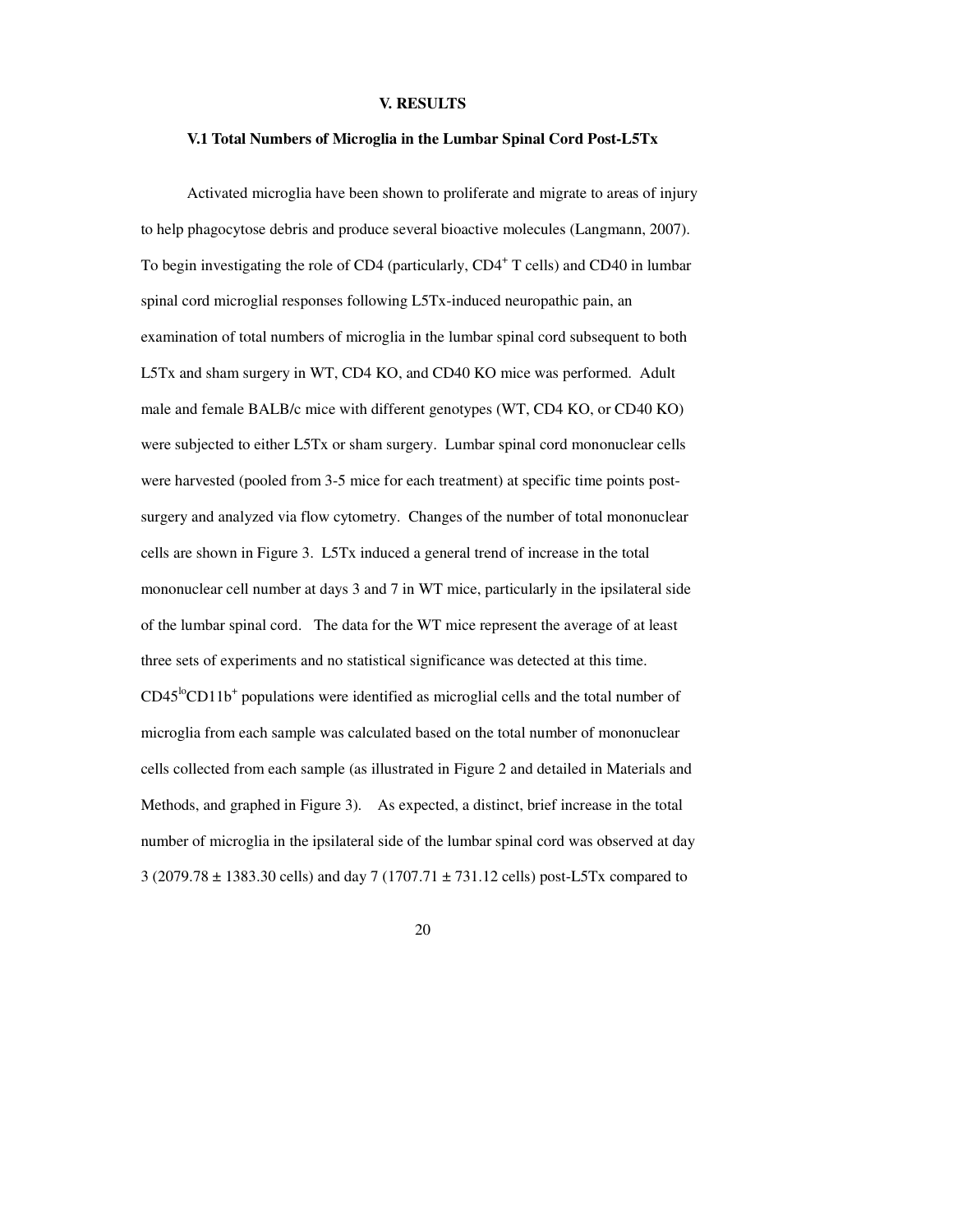the mice subjected to the sham operation. Throughout the study, the sham surgery did not induce a detectable increase of microglial numbers (Figure 4). Preliminary statistical analyses with the data thus far from the WT mice using a two-way ANOVA and SNK post hoc test indicated a significant time effect ( $p_{time} = 0.013$ ) and potential group difference ( $p_{\text{group}} = 0.135$ ).

 Due to the limited available numbers of CD4 KO and CD40 KO mice, only one complete experimental set for each of these KO mice was performed. The results suggest both CD4 and CD40 are involved in microglial responses following L5Tx. In CD4 KO mice, increased numbers of lumbar spinal cord microglia in the ipsilateral side were observed only at day 7, not day 3, post-L5Tx compared to the sham surgery (Figure 5). This elevation appeared to be comparable to that of WT mice at the same time  $(WT =$  $1707.71 \pm 731.12$  cells, CD4 KO = 3380.00 cells). While in CD40 KO mice, the total number of microglial cells appeared to be less in naïve mice (left side = 189.07 cells, and right side = 95.22 cells) compared to that of WT (left side =  $481.50 \pm 243.50$  cells, and right side =  $669.34 \pm 302.86$  cells) and CD4 KO (left side =  $469.96 \pm 444.48$  cells, and right side =  $255.78 \pm 200.22$  cells) mice. There was also no L5Tx-induced ipsilateral side-specific increase of total numbers of microglia (Figure 5). Further, unlike WT and CD4 KO mice, in CD40 KO mice, a trend of increase in the total number of lumbar spinal cord microglia in both ipsilateral and contralateral sides was noticed in animals subjected to L5Tx at day 7 and day 14 post-surgery.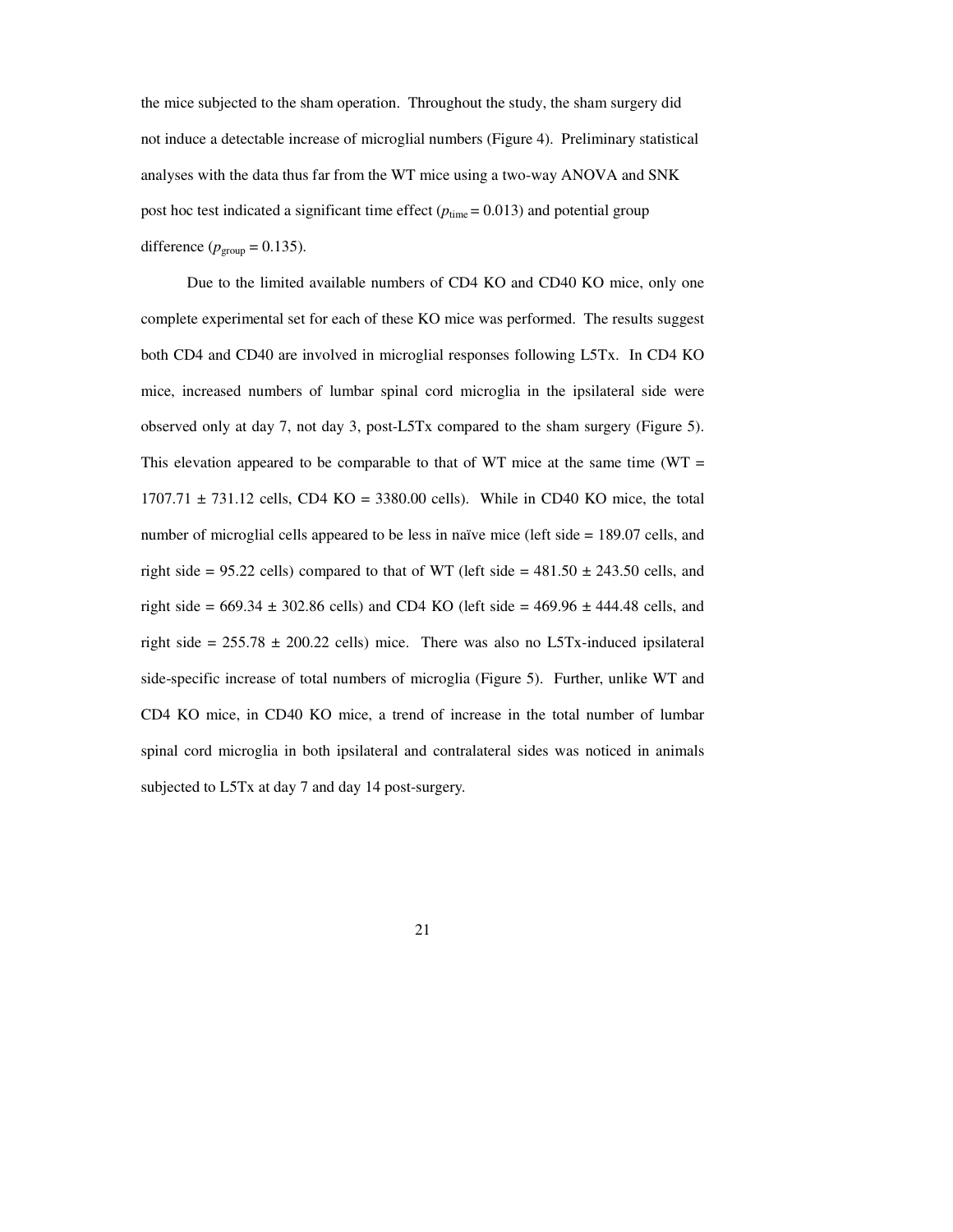

**Figure 3: Total numbers of mononuclear cells in the lumbar spinal cord post-L5Tx in WT, CD4 KO, and CD40 KO mice.** Mononuclear cells from pooled lumbar spinal cord samples (4 per treatment, per side) of each type of mice were collected and counted using a hemocytometer with trypan blue. Total numbers of mononuclear cells per lumbar spinal cord (mean  $\pm$  SEM) are presented. In A, n = 3-4 per group; in B, for "Naïve" and "Day 14" groups,  $n = 2$ , and the rest,  $n = 1$ ; and in C,  $n = 1$  for all groups. Tx = L5Tx, Sh  $=$  Sham, and Naïve  $=$  no surgery was performed; ipsi  $=$  ipsilateral side and contra  $=$ contralateral side. For naïve mice, ipsi = left side and contra = right side. Deleted: ¶

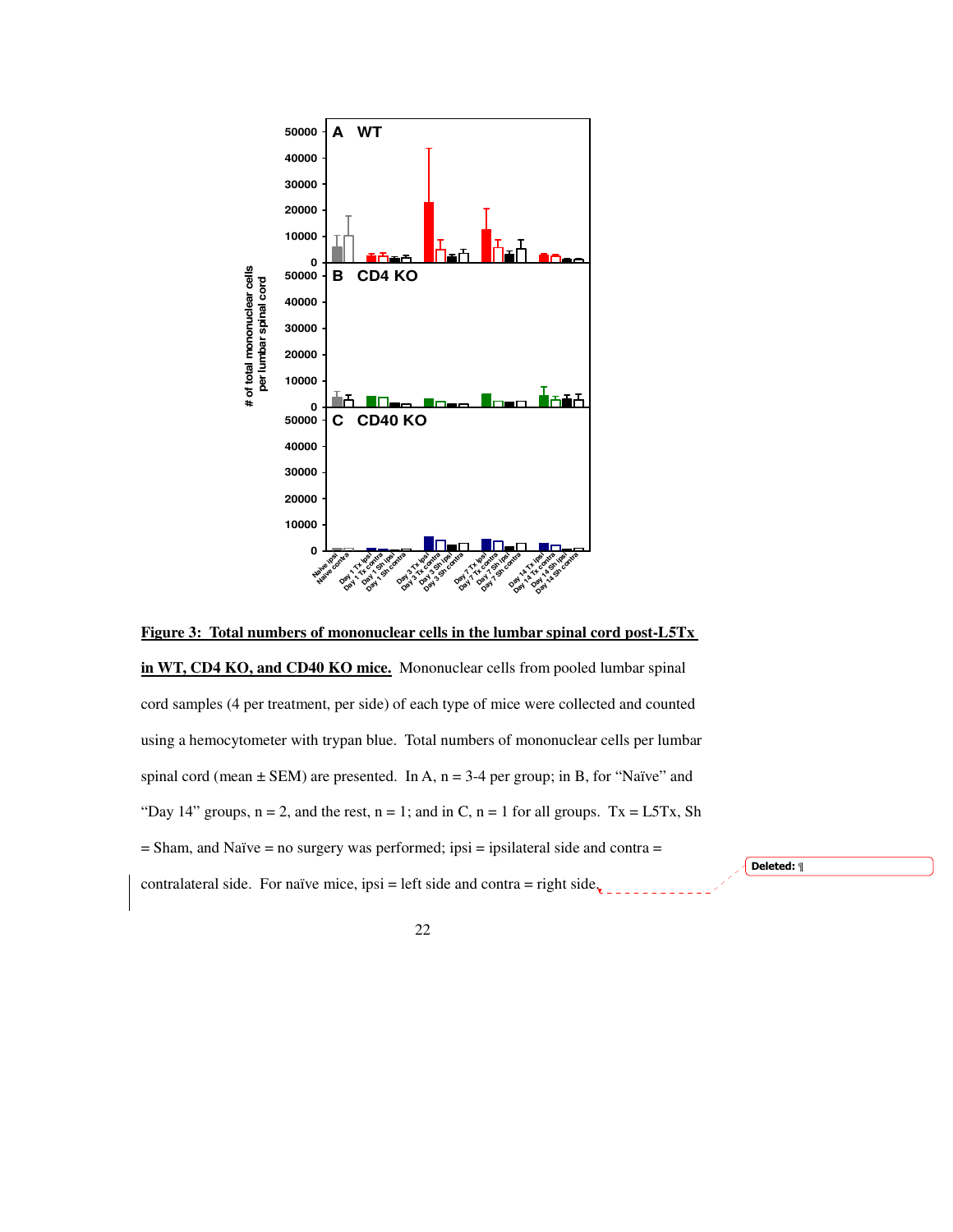

**Figure 4: Total numbers of microglia in the lumbar spinal cord post-L5Tx in WT mice.** Mononuclear cells from pooled lumbar spinal cord samples (4 per treatment, per side) of WT mice were collected and analyzed via flow cytometry using mAbs against CD45 and CD11b. A total of 4 independent experiments were performed and at least 3 complete sets of data were collected. Total numbers of microglia  $(CD45^{\text{lo}}CD11b^{+})$  per lumbar spinal cord (mean  $\pm$  SEM) are presented. Tx = L5Tx, Sh = Sham, and Naïve = no surgery was performed; ipsi = ipsilateral side and contra = contralateral side. For naïve mice,  $ipsi = left$  side and contra  $=$  right side.

23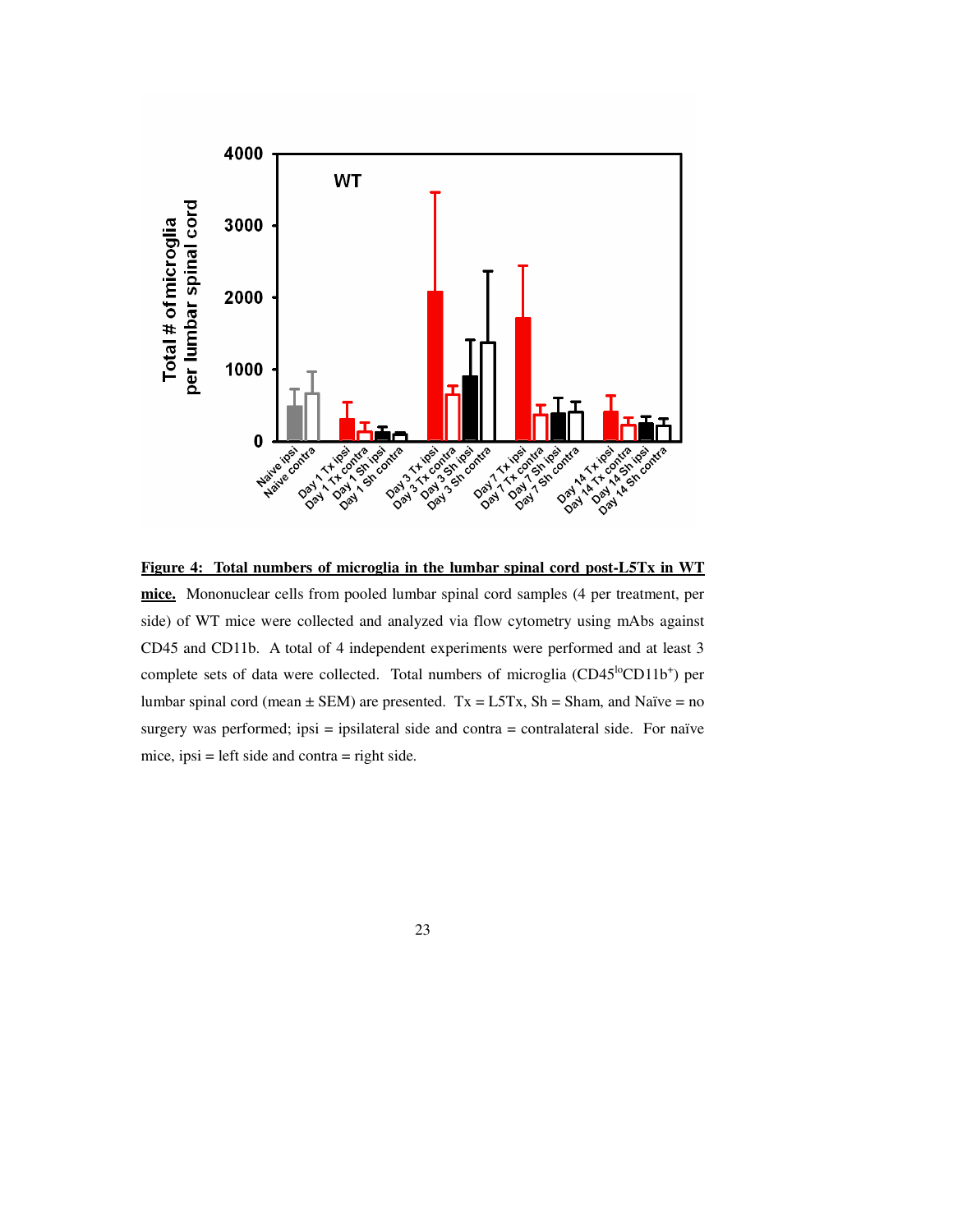

**Figure 5: Total numbers of microglia in the lumbar spinal cord post-L5Tx in CD4 KO mice.** Mononuclear cells from pooled lumbar spinal cord samples (3-5 per treatment, per side) of CD4 KO mice were collected and analyzed via flow cytometry using mAbs against CD45 and CD11b (for "Naïve" and "Day 14" groups, n = 2, and the rest, n = 1). Total numbers of microglia (CD45<sup>lo</sup>CD11b<sup>+</sup>) per lumbar spinal cord (mean  $\pm$ SEM) are presented. Note that the same scale for the y-axis as that in Figure 4 is used in order to compare the data collected from mice with different genotypes.  $Tx = L5Tx$ ,  $Sh =$ Sham, and Naïve = no surgery was performed; ipsi = ipsilateral side and contra = contralateral side. For naïve mice, ipsi = left side and contra = right side.

24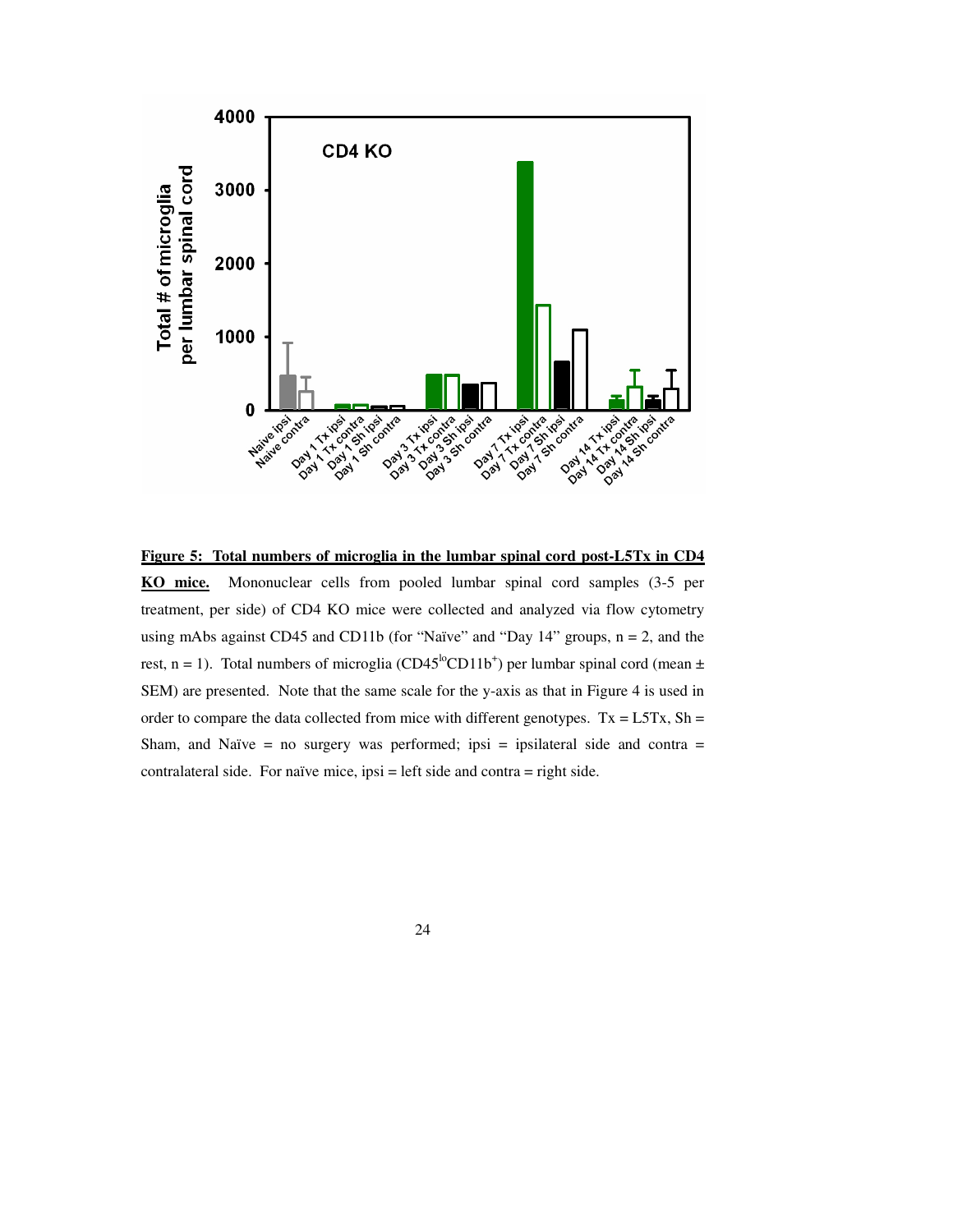

 **Figure 6: Total numbers of microglia in the lumbar spinal cord post-L5Tx in CD40** 

**KO mice.** Mononuclear cells from pooled lumbar spinal cord samples (3-5 per treatment, per side) of CD4 KO mice were collected and analyzed via flow cytometry using monoclonal antibodies against CD45 and CD11b  $(n = 1)$ . Total numbers of microglia (CD45<sup>lo</sup>CD11b<sup>+</sup>) per lumbar spinal cord are presented. Note that the same scale for the y-axis as that in Figure 4 is used in order to compare the data collected from mice with different genotypes.  $Tx = LSTx$ ,  $Sh = Sham$ , and Naïve = no surgery was performed; ipsi = ipsilateral side and contra = contralateral side. For naïve mice, ipsi = left side and contra = right side.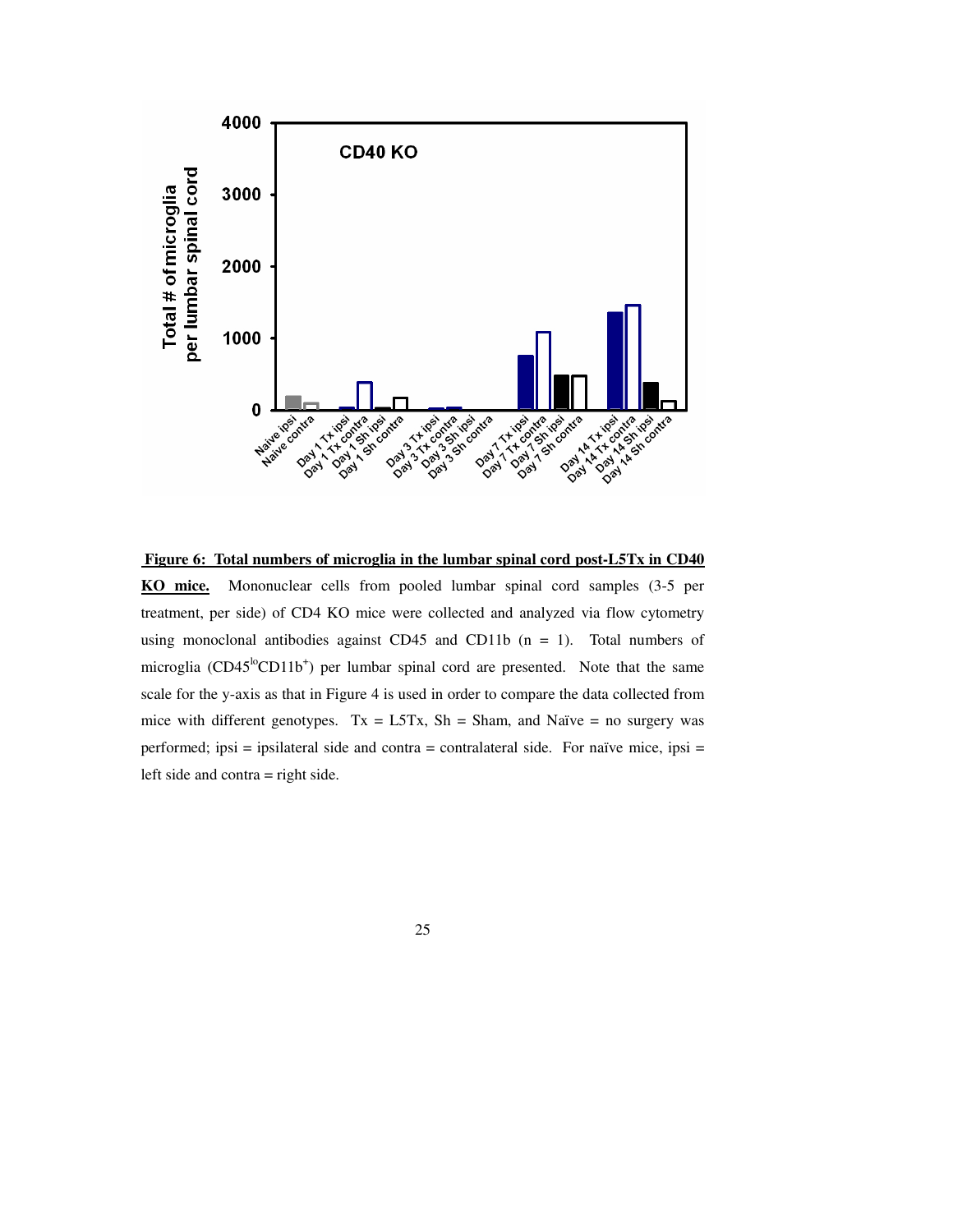# **V.2 Total Numbers of Infiltrating Leukocytes in the Lumbar Spinal Cord Post-L5Tx**

Infiltrating leukocytes (primarily CD4<sup>+</sup> T lymphocytes and macrophages) have been detected in the lumbar spinal cord following peripheral nerve injury and these infiltrating leukocytes have been associated with the development of neuropathic pain (Cao and DeLeo 2008b, Costigan et al. 2009). To examine whether CD4 and CD40 are involved in the leukocyte infiltration of the lumbar spinal cord following L5Tx, an analysis of total numbers of lumbar spinal cord infiltrating leukocytes in WT, CD4 KO, and CD40 KO mice at selected times following either L5Tx or sham surgery was performed. Flow cytometric data collected from the same samples in the experiment, as described in V.1, were used in this investigation.  $CD45<sup>hi</sup>$  populations were identified as infiltrating leukocytes and the total number of infiltrating leukocytes from each sample was calculated based on the total number of mononuclear cells collected from each sample (as illustrated in Figure 2 and detailed in Materials and Methods, and graphed in Figure 3). In WT mice, a noticeable increase of infiltrating leukocytes was detected in the ipsilateral side of the lumbar spinal cord at days 3 and 7 post-L5Tx but not post-sham surgery (Figure 7). Preliminary statistical analyses with the data from WT mice using a two-way ANOVA and SNK post hoc test indicated potential time effect ( $p_{time} = 0.115$ ) and group differences ( $p_{\text{group}} = 0.084$ ). In contrast, no significant increase of the numbers of infiltrating leukocytes was observed at either day 3 or day 7 post-L5Tx in CD4 KO mice (Figure 8). Similarly, there is no detectable increase of leukocyte infiltration in CD40 KO mice post-L5Tx (Figure 9).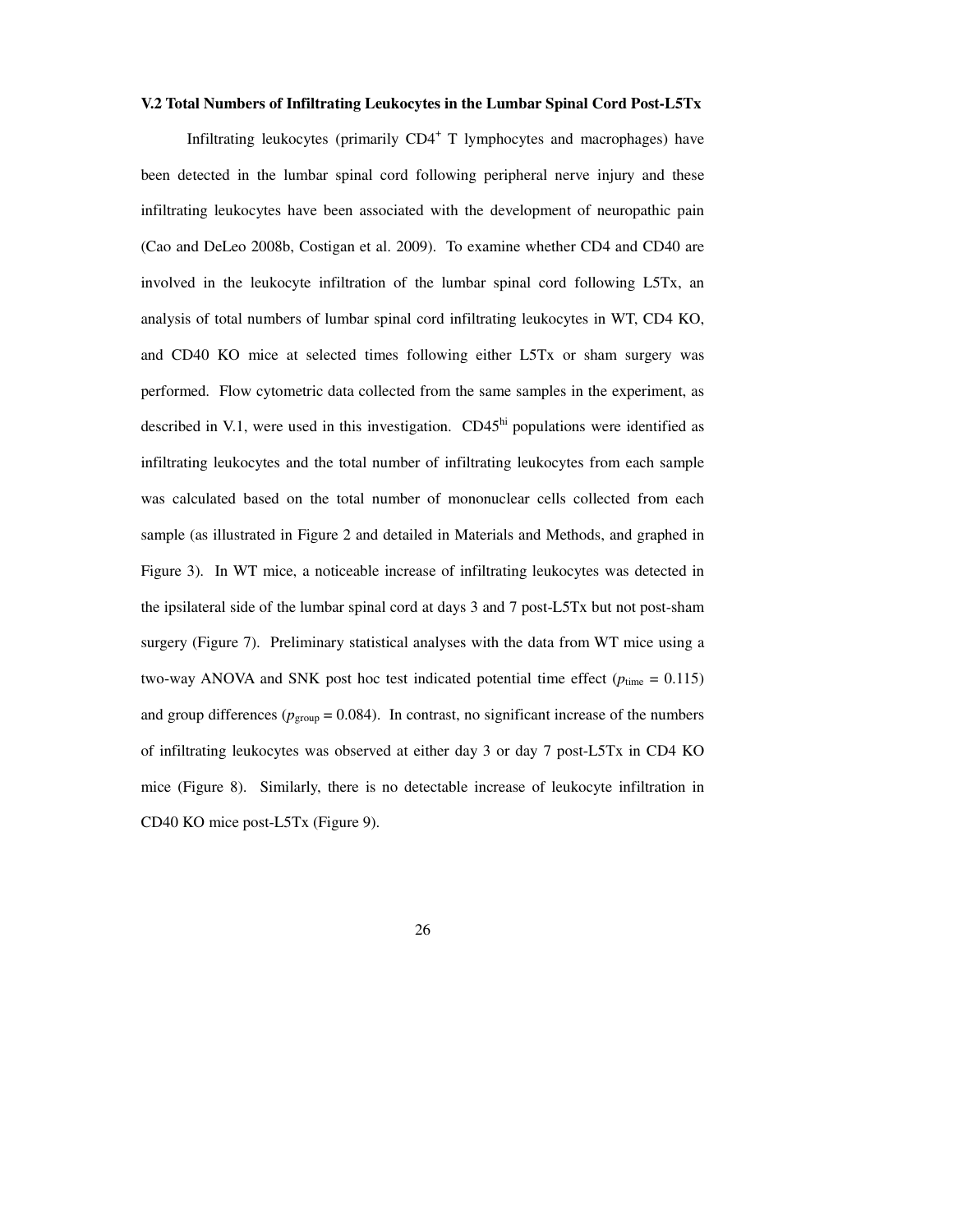

**Figure 7: Total numbers of infiltrating leukocytes in the lumbar spinal cord post-**

**L5Tx in WT mice.** Mononuclear cells from pooled lumbar spinal cord samples (4 per treatment, per side) of WT mice were collected and analyzed via flow cytometry using mAbs against CD45 and CD11b. A total of four independent experiments were performed and at least 3 complete sets of data were collected. Total numbers of infiltrating leukocytes (CD45<sup>hi</sup>) per lumbar spinal cord (mean  $\pm$  SEM) are presented. Tx = L5Tx, Sh = Sham, and Naïve = no surgery was performed; ipsi = ipsilateral side and contra = contralateral side. For naïve mice, ipsi = left side and contra = right side.

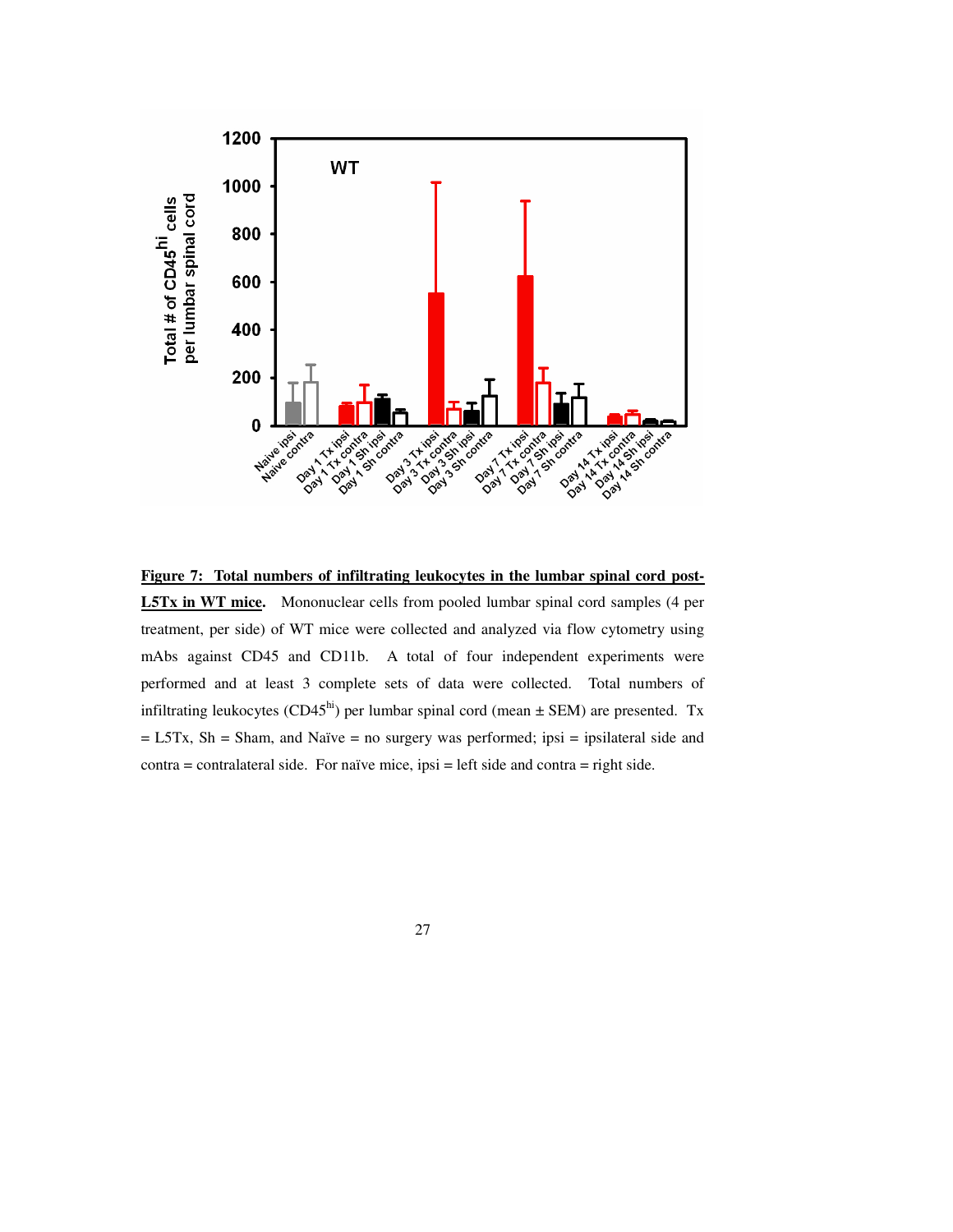

**Figure 8: Total numbers of infiltrating leukocytes in the lumbar spinal cord post-**

**L5Tx in CD4 KO mice.** Mononuclear cells from pooled lumbar spinal cord samples (3- 5 per treatment, per side) of CD4 KO mice were collected and analyzed via flow cytometry using mAbs against CD45 and CD11b (for "Naive" and "Day 14" groups, n = 2, and the rest,  $n = 1$ ). Total numbers of infiltrating leukocytes (CD45<sup>hi</sup>) per lumbar spinal cord (mean  $\pm$  SEM) are presented. Note that the same scale for the y-axis as that in Figure 7 is used in order to compare the data collected from mice with different genotypes. Tx = L5Tx, Sh = Sham, and Naïve = no surgery was performed; ipsi = ipsilateral side and contra = contralateral side. For naïve mice, ipsi = left side and contra  $=$  right side.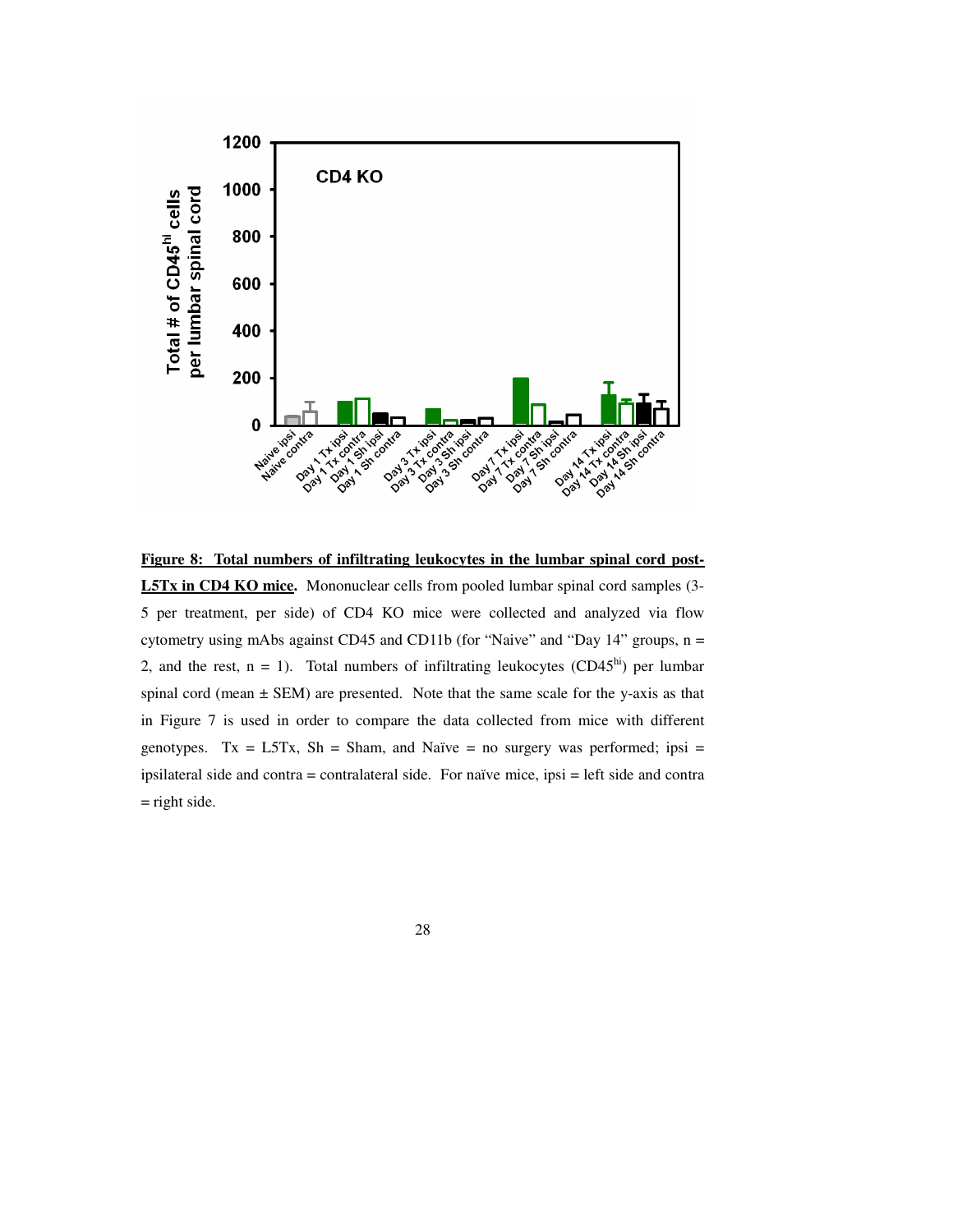

**Figure 9: Total numbers of infiltrating leukocytes in the lumbar spinal cord post-L5Tx in CD40 mice.** Mononuclear cells from pooled lumbar spinal cord samples (3-5 per treatment, per side) of CD40 KO mice were collected and analyzed via flow cytometry using monoclonal antibodies against CD45 and CD11b  $(n = 1)$ . Total numbers of infiltrating leukocytes  $(CD45<sup>hi</sup>)$  per lumbar spinal cord are presented. Note that the

from mice with different genotypes.  $Tx = L5Tx$ ,  $Sh = Sham$ , and Naïve = no surgery was performed; ipsi = ipsilateral side and contra = contralateral side. For naïve mice, ipsi = left side and contra = right side.

same scale for the y-axis as that in Figure 7 is used in order to compare the data collected

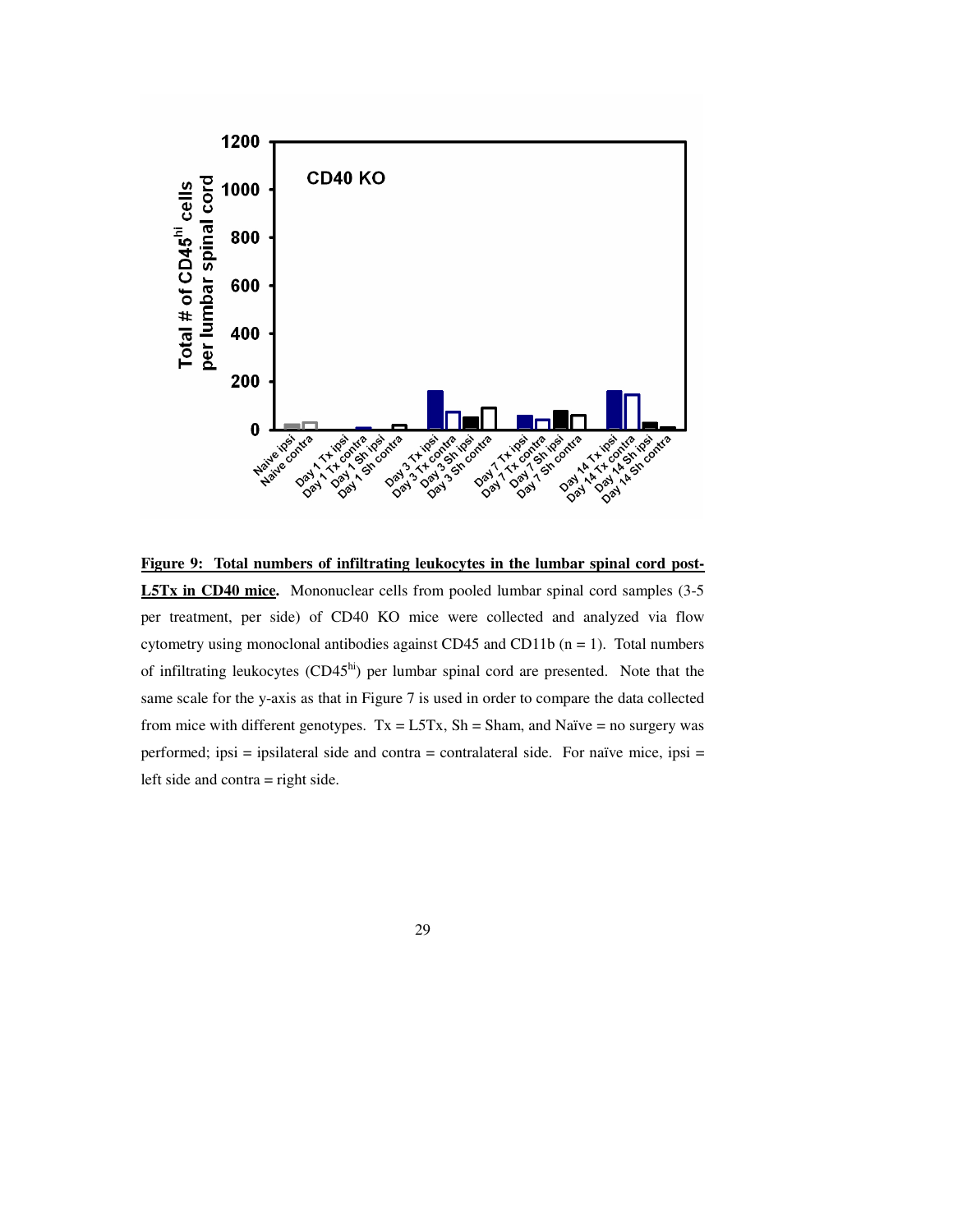# **VI. DISCUSSION**

 In this study, the mononuclear cells from pooled mouse lumbar spinal cord (L4- L6) sections were collected and stained with mAbs for the analysis of microglial and infiltrating leukocyte numbers in a mouse model of neuropathic pain, L5Tx. The experiment thus far has indicated a general trend of activated microglial presence at the site of injury over a two week period across WT and CD4 KO but not CD40 KO genotypes. A similar trend for the infiltrating leukocytes was seen in WT mice but not in the CD4 KO or CD40 KO mice.

 As reported previously, an increase of total numbers of lumbar spinal cord microglia at days 3 and 7 post-L5Tx in the WT mice was observed (Cao 2009b). This is attributed to an increase in the rapid proliferation and migration towards the site of injury (specifically, the ipsilateral side of the lumbar spinal cord) of activated microglia. Earlier, it was demonstrated that both CD4<sup>+</sup> T cells and microglial CD40 contribute to the development of L5Tx-induced mechanical hypersensitivity, particularly during the maintenance phase (Cao and DeLeo 2008b, Cao et al. 2009a). Reduced total numbers of spinal cord microglial cells in both CD4 KO and CD40 KO mice following nerve injury suggest that both CD40 and CD4 can mediate L5Tx-induced mechanical hypersensitivity through activating microglia. Interaction between infiltrating CD4<sup>+</sup> T cells and microglia, which may be mediated through CD40 ligation by CD154 on CD4<sup>+</sup> T cells, will be further examined. It appears CD40 plays a greater role in the microglial activation than CD4 since an increased number of microglia was found at day 7 post-L5Tx in CD4 KO mice, while no significant increase of microglial numbers was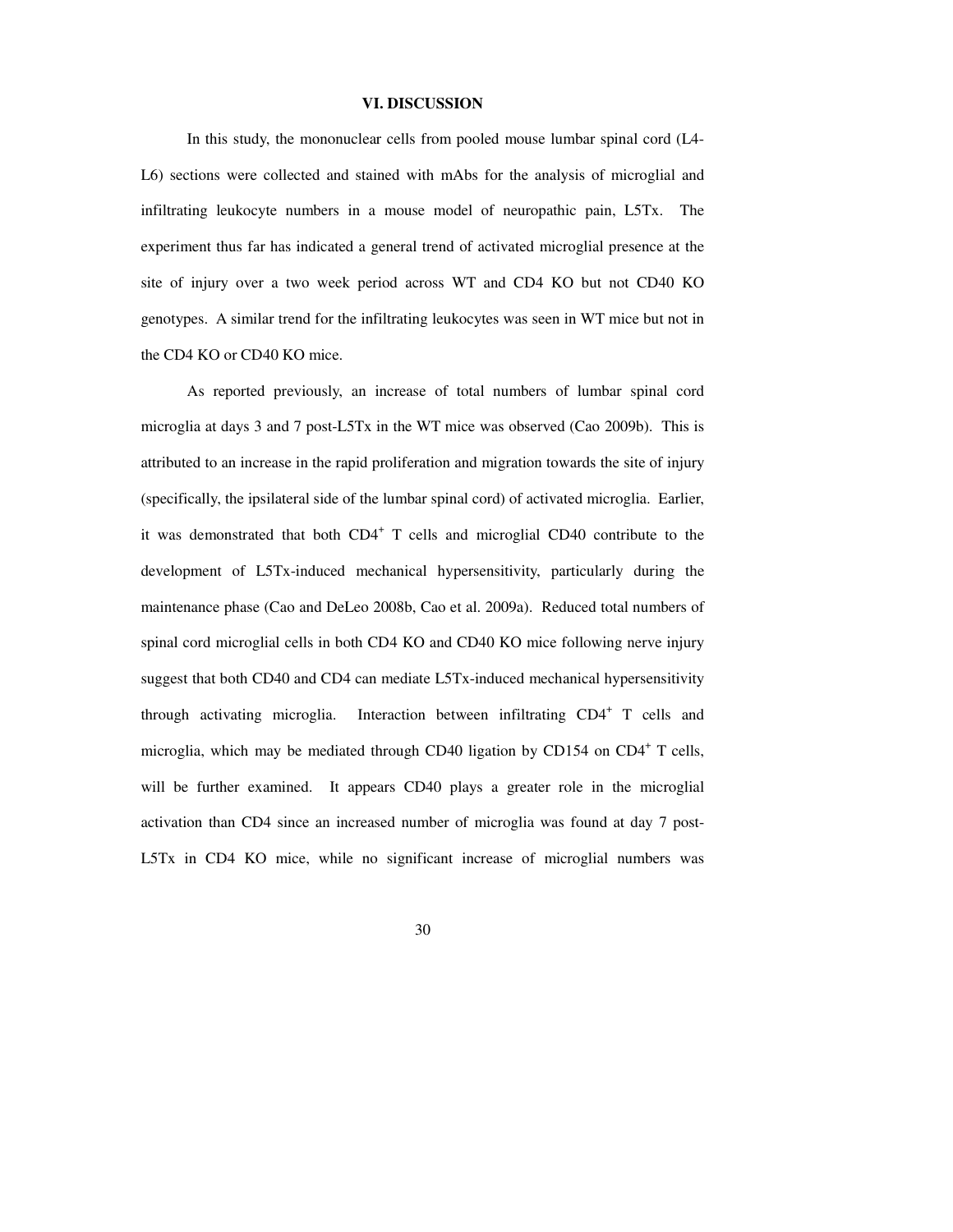observed at either day 3 or day 7 post-L5Tx in CD40 KO mice. Moreover, a noticeable increase of microglial numbers in both ipsilateral and contralateral sides of the lumbar spinal cord at day 7 and day 14 post-L5Tx was observed in CD40 KO mice. Although confirmation through further experimentation is necessary, this late increase may suggest the involvement of other factors in microglial activation. Additionally, the microglial count for the CD40 KO mice maintained consistently lower values than those observed for the WT and the CD4 KO mice. This indicates a potential intrinsic defect in microglial development may exist and could further contribute to the reduced hypersensitivity post-L5Tx in CD40 KO mice (Cao 2009a).

 As expected, L5Tx induced a significant increase of leukocyte infiltration in WT mice in the ipsilateral side of lumbar spinal cord, which peaks at day 3 and day 7 post-L5Tx. Both CD4<sup>+</sup> T cells and macrophages, particularly CD4<sup>+</sup> T cells, have been shown to infiltrate into the spinal cord following peripheral nerve injury and contribute to the progress of neuropathic pain (Moalem et al. 2004, Cao and DeLeo 2008b, Costigan et al. 2009). Consistent with this, the data showed that CD4 KO mice (that lack CD4<sup>+</sup> T cells) had significantly reduced numbers of infiltrating leukocytes following L5Tx. The reduction of infiltrating leukocyte numbers in CD40 KO mice post-L5Tx further suggests that microglial CD40 is critical in leukocyte infiltration into the spinal cord. Based on the previous observation by Cao et al. (2009a), 10-20% of activated microglia expressed detectable CD40. Reduced CD40-mediated microglial activation and the resultant reduction of proinflammatory cytokine/chemokine production in CD40 KO mice are the most likely causes of the decreased leukocyte infiltration. However, indirect effects from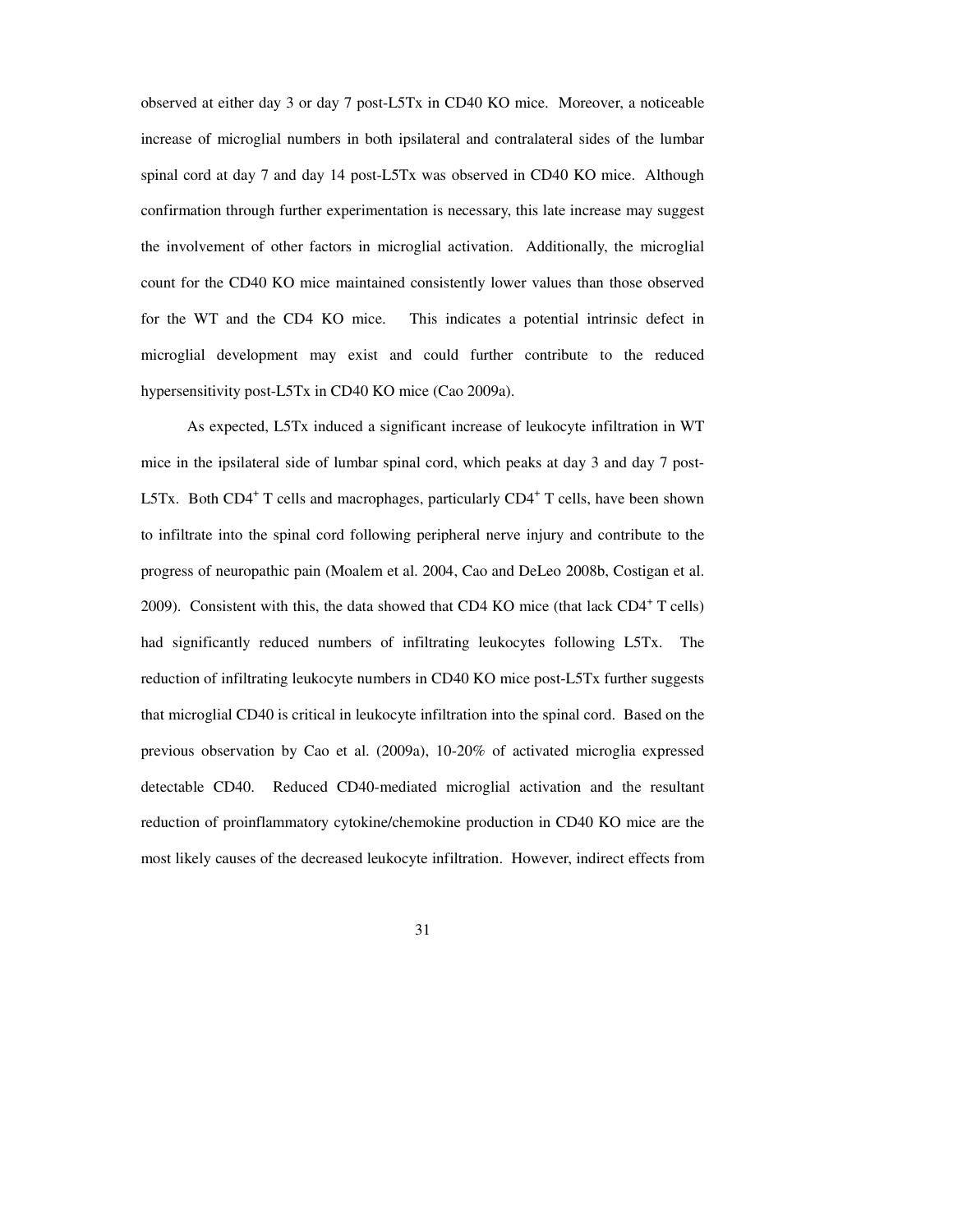the interaction between microglia and astrocytes or between microglia and neurons are also possible (Milligan and Watkins 2009). These relationships may be further examined in future studies.

Microglia appear to be one type of target cells for T cells upon their infiltration into the CNS (Costigan et al. 2009). The temporal relationships observed between the microglial response and the infiltration of leukocytes support an interaction between microglial CD40 and infiltrating CD4<sup>+</sup> T cells, possibly through CD40-CD154 ligation, following peripheral nerve injury. The CD40-CD154 interaction has been shown to be involved in the inflammatory and neurotoxic pathways in Alzheimer's disease, multiple sclerosis, and HIV (Calingasan et al. 2002). Whether CD40-CD154 ligation between microglia and infiltrating CD4<sup>+</sup> T cells plays a role in the pathophysiology of peripheral nerve injury-induced neuropathic pain will be investigated in the future.

Within the collected mononuclear cells, significant numbers of cells are not microglia or infiltrating leukocytes (when numbers of total mononuclear cells shown in Figure 3, numbers of microglial cells in Figures 4-6, and infiltrating leukocytes in Figures 7-9 are compared). However, microglia and infiltrating leukocytes were suggested to be the major cell types within the mononuclear cells prepared using Percoll gradient (Ponomarev et al. 2004). It is believed that astrocytes and certain groups of neurons were also harvested under this experimental condition. Detailed phenotyping of mononuclear cells will be performed in the future to explain this observation.

Based on the results thus far, besides the continuation of data collection for the current study, upcoming research may focus on the roles of CD40 and CD4 in other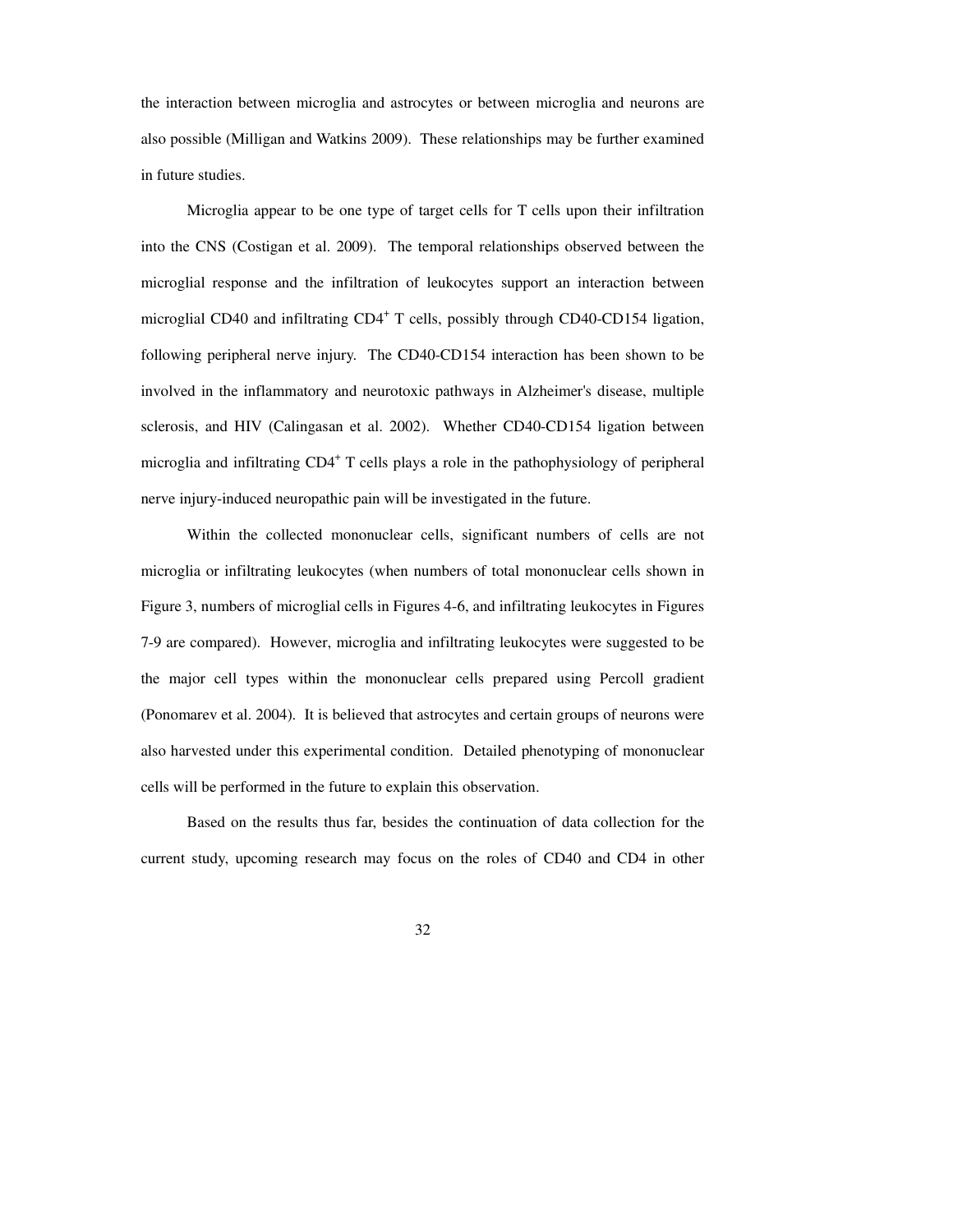aspects of microglial responses following L5Tx. This could be performed using both *in vivo* and *in vitro* approaches. For example, morphological changes, migration and proliferation of microglia, expression of selected surface molecules by microglia, and microglial cytokine/chemokine secretion can be examined. Further, the interactions between microglia and astrocytes, microglia and neurons, CD4<sup>+</sup> T cells and astrocytes, as well as CD4<sup>+</sup> T cells and neurons, are areas warranting greater investigation. It is known that there is a significant activation of astrocytes following peripheral nerve injury and it has been proposed that astrocytes are mainly involved in the maintenance of neuropathic pain (Milligan and Watkins 2009). In addition, reduced astrocytic response was observed in CD4 KO mice 7 days post-L5Tx compared to WT mice (Cao and DeLeo 2008b). Therefore, it is not surprising that multi-cellular interactions can modify neuronal activities and contribute to the development of neuropathic pain following peripheral nerve injury.

In summary, the results suggest both CD4 (particularly CD4<sup>+</sup> T cells) and CD40 are involved in the development of L5Tx-induced neuropathic pain through the inhibition of lumbar spinal cord microglial activation and leukocyte infiltration into the spinal cord. CD40 seems to play a greater role in controlling microglial responses following L5Tx. Further elucidation of the underlying mechanisms could aid in the development of new drug targets for the treatment of peripheral nerve injury-induced neuropathic pain.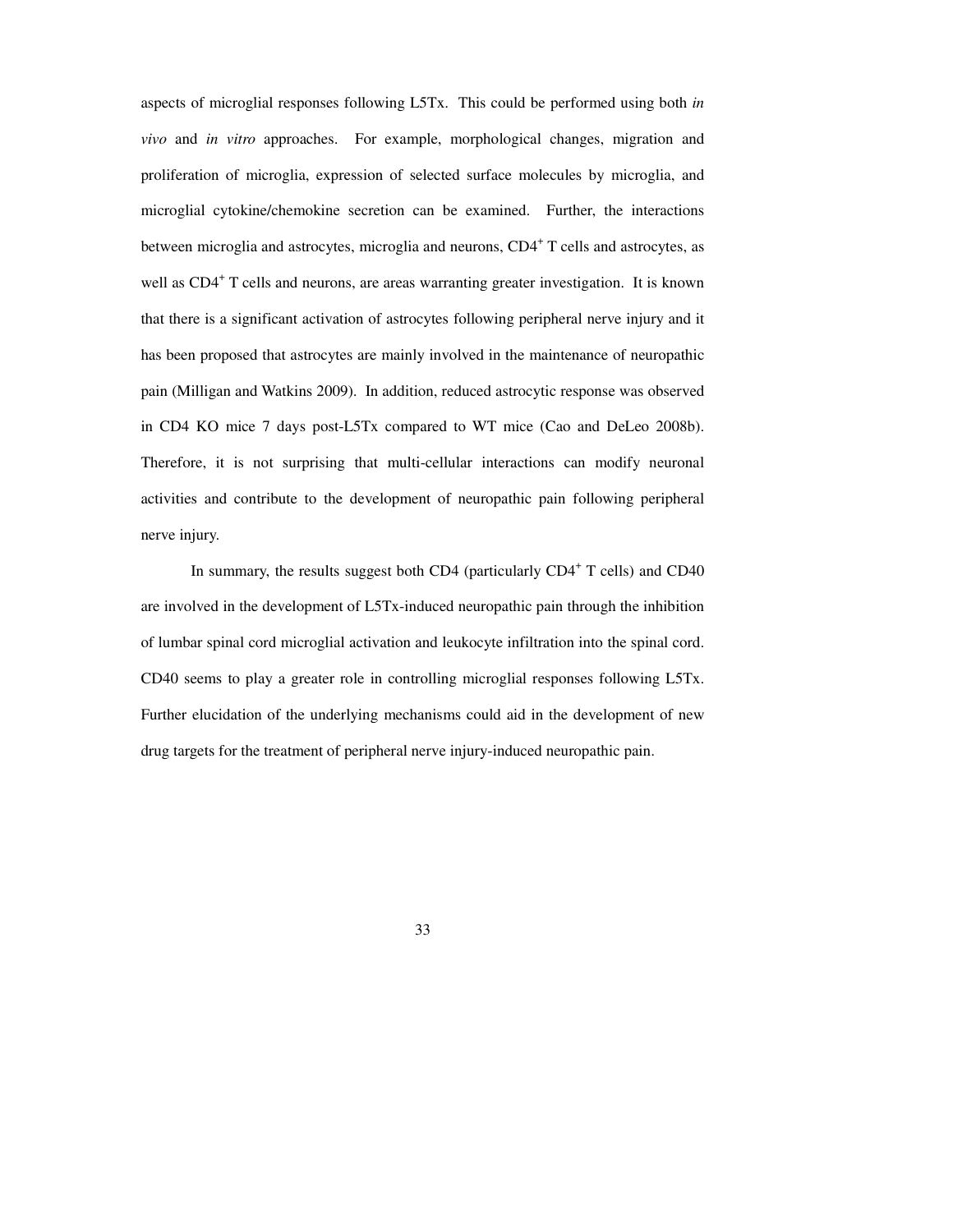# **VII. ACKNOWLEDGEMENTS**

 Thank you to the UNE College of Arts and Sciences Undergraduate Honors Program for providing this opportunity and supporting this research project. I deeply appreciate the advisement of Dr. Glenn Stevenson and Dr. Linda Morrison while completing this research as a student in the Department of Psychology. I would like to acknowledge the additional members of my Honors Thesis Defense Committee, Dr. Geoff Ganter, Dr. Joseph Simard, and Dr. Lei Lei for critically reviewing this thesis and for their teaching, time, and support. Thank you to Cao lab researchers Jennifer Malon, Kyle Draleau, Brady Butler, and Harmony Bell for all of your guidance throughout the duration of this project. I especially want to express my gratitude for the advisement and investment of Dr. Ling Cao during this thesis development without which it would be impossible to present this work. This research was supported by the 5 K01 DA023503 (Cao).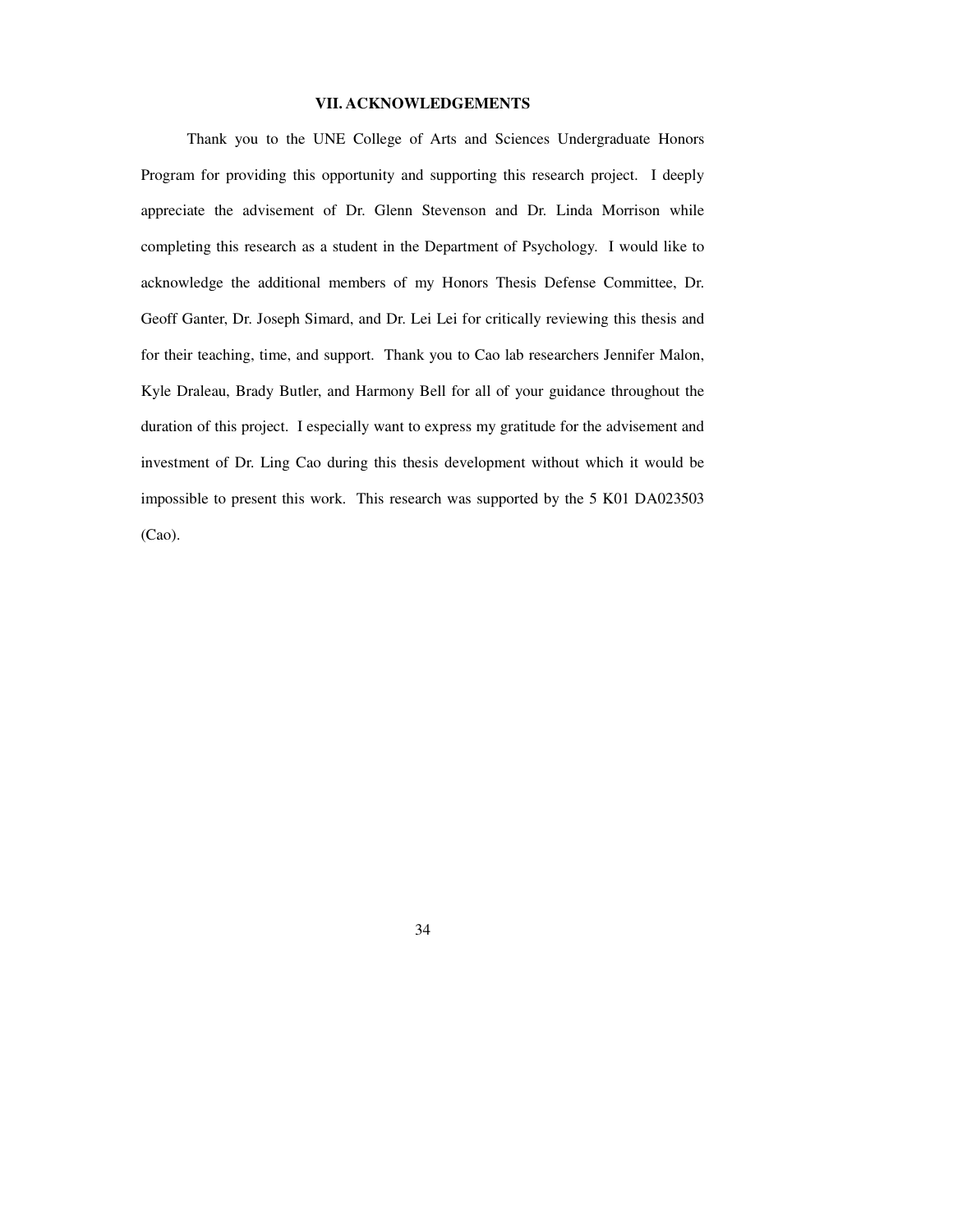# **REFERENCES**

Backonja MM. 2003. Defining neuropathic pain. Anesthesia & Analgesia 97: 785-790.

- Badie B, Schartner JM. 2000. Flow cytometric characterization of tumor-associated macrophages in experimental gliomas. Neurosurgery 46: 957-961.
- Calingasan NY, Erdely HA, Altar CA. 2002. Identification of CD40 ligand in Alzheimer's disease and in animal models of Alzheimer's disease and brain injury. Neurobiology of Aging 23: 31-39.
- Campbell JN, Meyer RA. 2006. Mechanisms of neuropathic pain. Neuron 52: 77-92.
- Cao L, DeLeo JA. 2008a. Immune system and pain. Encyclopedia of Neuroscience 10(1): 978-983.
- Cao L, DeLeo JA. 2008b. CNS-infiltrating CD4<sup>+</sup> T lymphocytes contribute to murine spinal nerve transection-induced neuropathic pain. European Journal of Immunology 38: 448-458.
- Cao L, Palmer CD, Malon JT, DeLeo JA. 2009a. Critical role of microglial CD40 in the maintenance of mechanical hypersensitivity in a murine model of neuropathic pain. European Journal of Immunology 39: 3562-3569.
- Cao L, Tanga FY, DeLeo JA. 2009b. The contributing role of CD14 in toll-like receptor 4 dependent neuropathic pain. Neuroscience 158: 896-903.
- Costigan M, Moss A, Latremoliere A, Johnston C, Verma-Gandhu M, Herbert TA, Barrett L, Brenner GJ, Vardeh D, Woolf CJ, Fitzgerald M. 2009. T-cell infiltration and signaling in the adult dorsal spinal cord is a major contributor to neuropathic pain like hypersensitivity. Journal of Neuroscience 29(46): 14415-14422.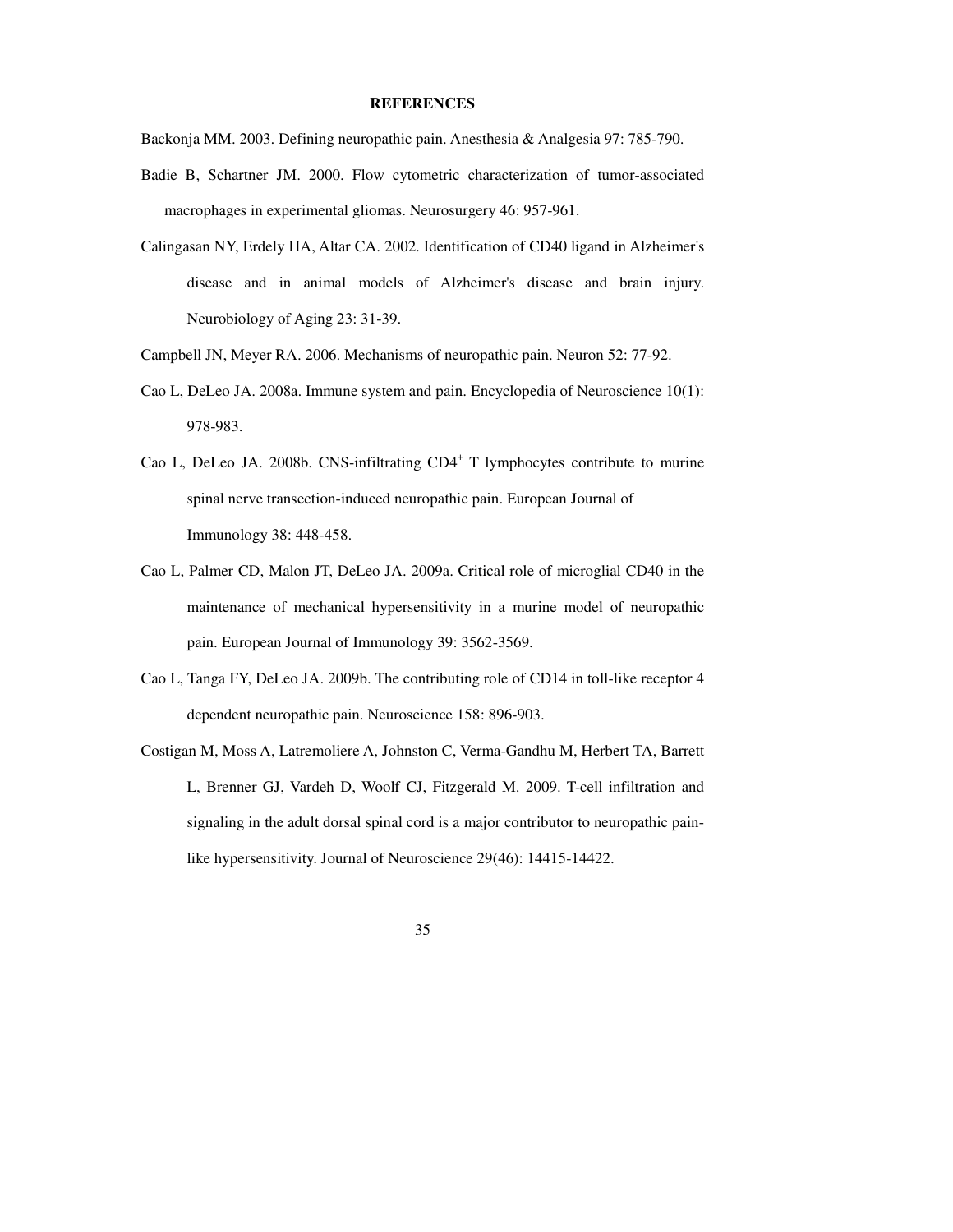- D'Aversa TG, Weidenheim KM, Berman JW. 2002. CD40-CD40L interactions induce chemokine expression by human microglia: implications for human immunodeficiency virus encephalitis and multiple sclerosis. American Journal of Pathology 160: 559-567.
- DeLeo JA, Winkelstein BA. 2002. Physiology of chronic spinal pain syndromes: from animal models to biomechanics. Spine 27(22): 2526-2537.
- DeLeo JA, Yezierski RP. 2001. The role of neuroinflammation and neuroimmune activation in persistent pain. Pain 90: 1-6.
- Eroglu C, Barres BA. 2010. Regulation of synaptic connectivity by glia. Nature 468: 223- 230.
- Ford AL, Goodsall AL, Hickey WF, Sedgwick JD. 1995. Normal adult ramified microglia separated from other central nervous system macrophages by flow cytometric sorting. Phenotypic differences defined and direct ex vivo antigen presentation to myelin basic protein-reactive CD4+ T cells compared. Journal of Immunology 154: 4309-4321.
- Galluzzi KE. 2005. Management of neuropathic pain. Journal of the American Osteopathic Association 105: S12-19.
- Ganta RR, Cheng C, Wilkerson MJ, Chapes SK. 2004. Delayed clearance of Ehrlichia chaffeensis infection in CD4<sup>+</sup> T cell knockout mice. Infection and Immunity 72: 159-167.
- Gelder M, Mayou R, Geddes J. 2005. Psychiatry. 3rd ed. New York: Oxford. 243 p.
- Gordh T, Chu H, Sharma HS. 2006. Spinal nerve lesion alters blood-spinal cord barrier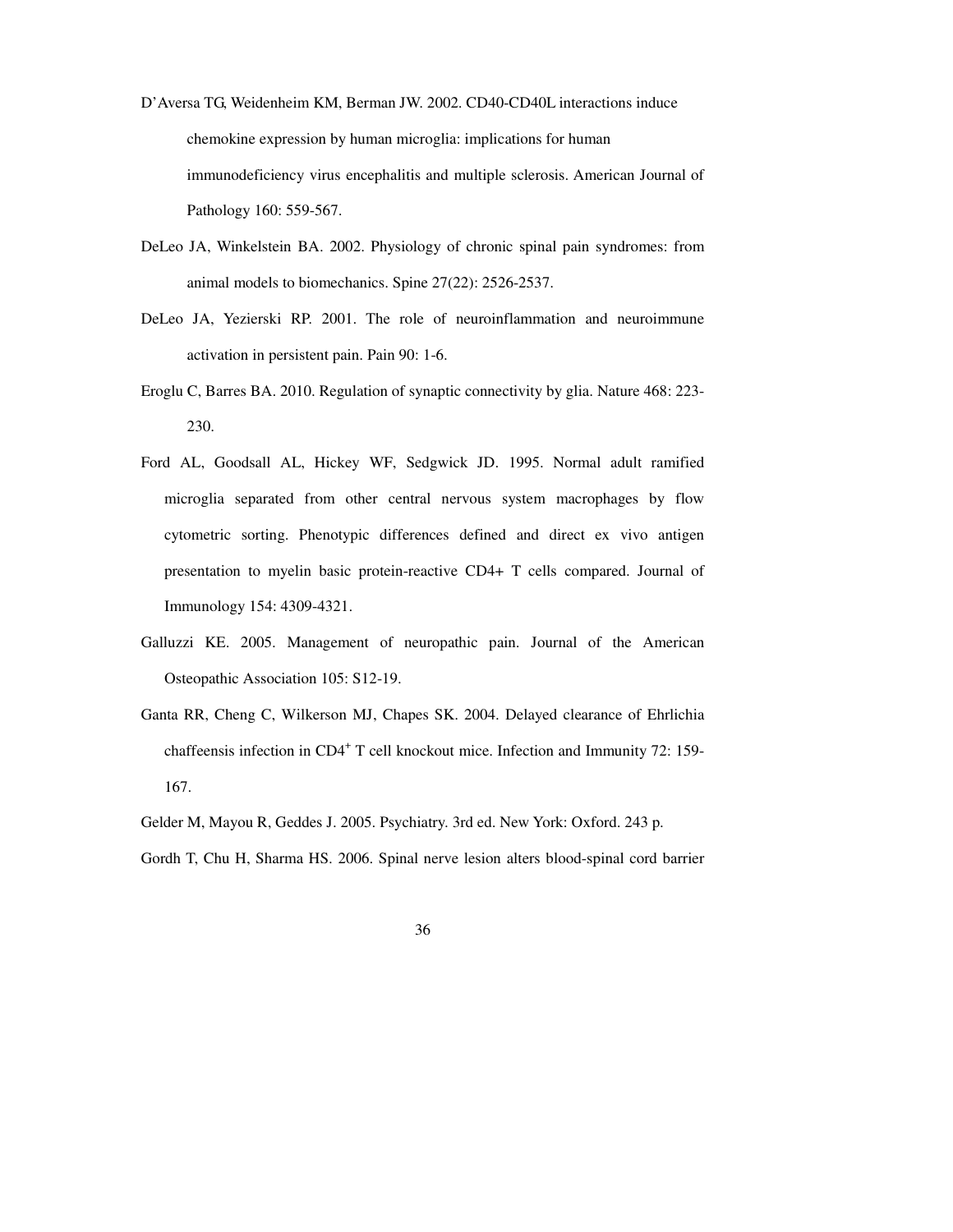function and activates astrocytes in the rat. Pain 124: 211-221.

- Hanisch U, Kettenmann H. 2007. Microglia: Active sensor and versatile effector cells in the normal pathologic brain. Nature Neuroscience 10(11): 1387-1394.
- Jana M, Liu X, Koka S, Ghosh S, Petro TM, Pahan K. 2001. Ligation of Cd40 stimulates the induction of nitric-oxide synthase in microglial cells. Journal of Biological Chemistry 276: 44527-44533.
- Kornbluth RS. 2000. The emerging role of CD40 ligand in HIV infection. Journal of Leukocyte Biology 68: 373-382.
- Kung C, Pingel JT, Heikinheimo M, Klemola T, Varkila K, Yoo LI, Vuopala K, Poyhonen M, Rogers M, Speck SH, Chatilla TA, Matthews TM. 2000. Mutations in the tyrosine phosphotase CD45 genes in child with sever combine immunodeficiency disease. Nature-Medicine 6: 343-345.
- Langmann T. 2007. Microglia activation in retinal degeneration. Journal of Leukocyte Biology 81: 134-1351.
- Matyszak MK, Denis-Donini S, Cittero S, Longhi R, Granucci F, Riccardi-Castagnoli P. 1999. Microglia induce myelin basic protein-specific T cell energy or T cell activation, according to their state of activation. European Journal of Immunology 29: 3063-3076.
- Milligan ED, Watkins LR. 2009. Pathological and protective roles of glia in chronic pain. Nature Reviews Neuroscience 10(1): 23-36.
- Moalem G, Xu K, Yu L. 2004. T lymphocytes play a role in neuropathic pain following peripheral nerve injury in rats. Neuroscience 129: 767-777.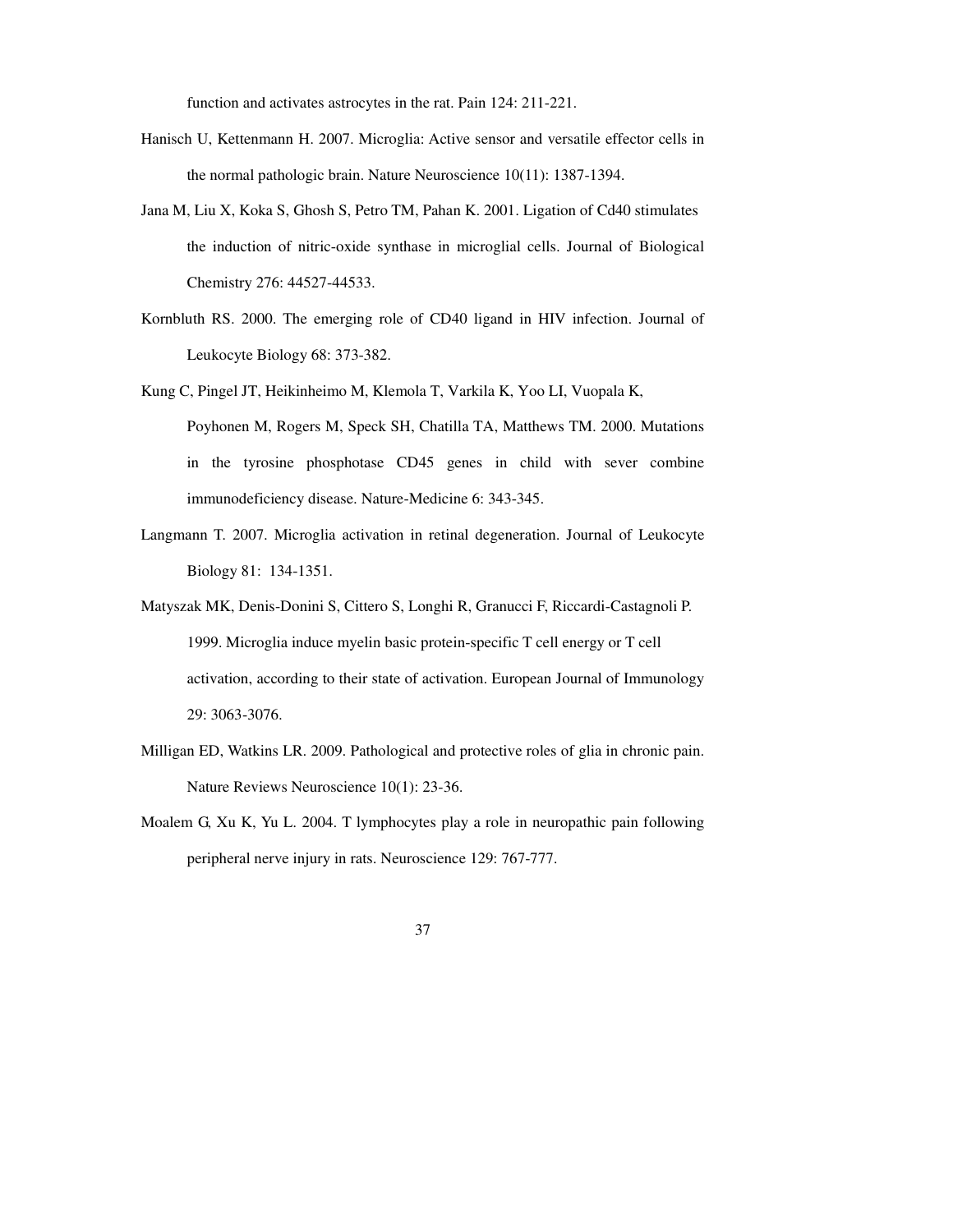- Mosmann TR, Cherwinski H, Bond MW, Giedlin MA, Coffman RL. 1986. Two types of murine helper T cell clone. I. Definition according to profiles of lymphokine activities and secreted proteins. Journal of Immunology 136: 2348-2357.
- Muzio L, Martino G, Furlan R. 2007. Multifaceted aspects of inflammation in multiple sclerosis: the role of microglia. Journal of Neuroimmunology 191: 39-44.
- Okuno T, Nakatsuji Y, Kumanogoh A, Koguchi K, Moriya M, Fujimura H, Kikutani H, Sakoda S. 2004. Induction of cyclooxygenase-2 in reactive glial cells by the CD40 pathway: relevance to amyotrophic lateral sclerosis. Journal of Neurochemistry 91: 404-412.
- Ponomarev ED, Novikova M, Yassai M, Szczepanik M, Gorski J, Dittel BN. 2004. Gamma delta T cell regulation of IFN-gamma production by central nervous system-infiltrating encephalitogenic T cells: correlation with recovery from experimental autoimmune encephalomyelitis. Journal of Immunology 173: 1587- 1595.
- Prakash O, Zhang P, Xie M, Ali M, Zhou P, Coleman R, Stoltz DA, Bagby GJ, Shellito JE, Nelson S. 1998. The human immunodeficiency virus type I Tat protein potentiates ethanol-induced neutrophil functional impairment in transgenic mice. Alcoholism: Clinical and Experimental Research 22: 2043-2049.
- Quezada SA, Jarvinen LZ, Lind EF, Noelle RJ. 2004. CD40/CD154 interactions at the interface of tolerance and immunity. Annual Review of Immunology 22: 307-328.
- Sedgwick JD, Schwender S, Imrich H, Dorries R, Butcher GW, ter Meulen V. 1991. Isolation and direct characterization of resident microglial cells from the normal and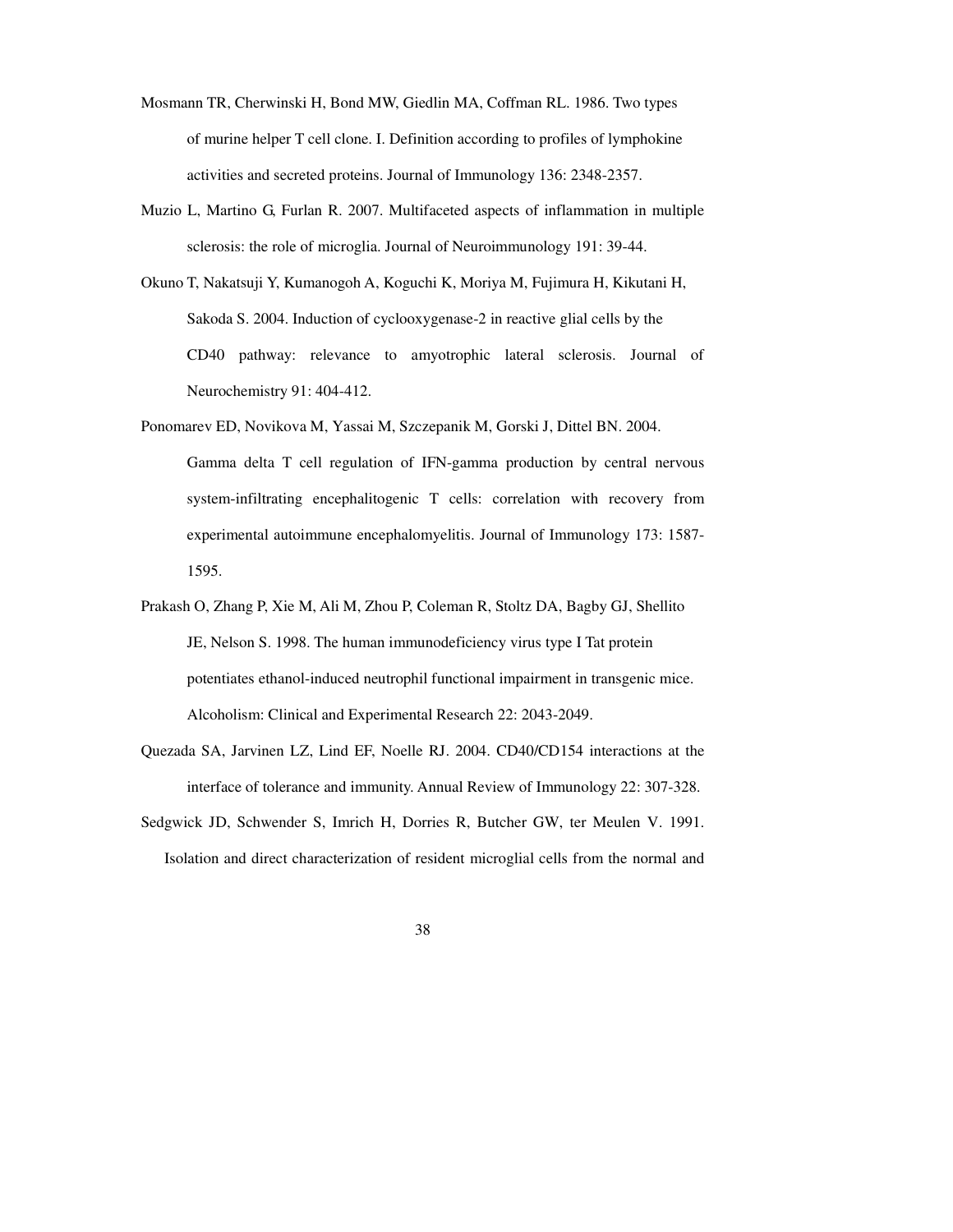inflamed central nervous system. Proceedings of the National Academy of Science USA 88: 7438-7442.

- Smith BH, Torrance N. 2010. Neuropathic Pain. Chronic Pain Epidemiology: from aetiology to public health [monograph online]. Oxford: Oxford University Press. Available from: www.nice.org.uk/nicemedia/live. Accessed 22 Mar. 2011.
- Sweitzer SM, Hickey WF, Rutkowski MD, Pahl JL, DeLeo JA. 2002. Focal peripheral nerve injury induces leukocyte trafficking into the central nervous system: potential relationship to neuropathic pain. Pain 100: 163-170.
- Tan J, Town T, Paris D, Mori T, Suo Z, Crawford F, Mattson MP, Flavell RA, Mullan M. 1999. Microglial activation resulting from CD40-CD40L interaction after beta amyloid stimulation. Science 286: 2352-2355.
- Tanga FY, Nutile-McMenemy N, DeLeo JA. 2005. The CNS role of Toll-like receptor 4 in innate neuroimmunity and painful neuropathy. Proceedings of the National Academy of Sciences of the United States of America 102: 5856-5861.
- Togo T, Akiyama H, Kondo H, Ikeda K, Kato M, Iseki E, Kosaka K. 2000. Expression of CD40 in the brain of Alzheimer's disease and other neurological diseases. Brain Research 885: 117-121.
- Townsend KP, Town T, Mori T, Lue LF, Shytle D, Sanberg PR, Morgan D, Fernandez F, Flavell RA, Tan J. 2005. CD40 signaling regulates innate and adaptive activation of microglia in response to amyloid beta-peptide. European Journal of Immunology 35: 901-910.

Tsuda M, Inoue K, Salter MW. 2005. Neuropathic pain and spinal microglia: a big